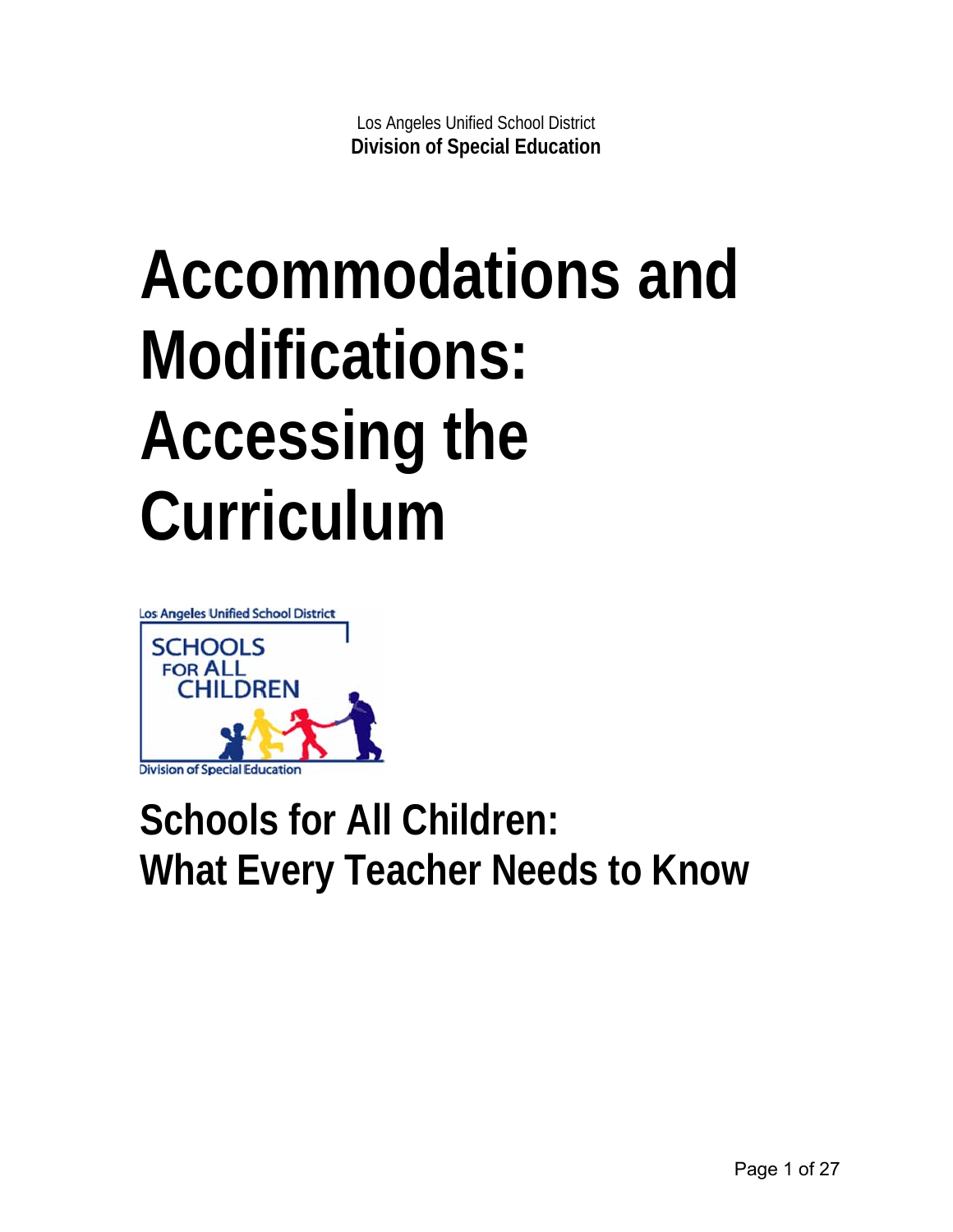| <b>ATTENTION DEFICIT/ HYPERACTIVITY DISORDER</b>                                                         |                                                                                                                                                                                                                                                                                                                                                                                                                                                                                    |  |
|----------------------------------------------------------------------------------------------------------|------------------------------------------------------------------------------------------------------------------------------------------------------------------------------------------------------------------------------------------------------------------------------------------------------------------------------------------------------------------------------------------------------------------------------------------------------------------------------------|--|
| A disorder characterized by a persistent pattern of inattention and/or hyperactivity-impulsivity that is |                                                                                                                                                                                                                                                                                                                                                                                                                                                                                    |  |
|                                                                                                          | more frequent and severe than typically observed in peers.                                                                                                                                                                                                                                                                                                                                                                                                                         |  |
| Instructional                                                                                            | Accommodations                                                                                                                                                                                                                                                                                                                                                                                                                                                                     |  |
| Method /                                                                                                 |                                                                                                                                                                                                                                                                                                                                                                                                                                                                                    |  |
| Delivery                                                                                                 |                                                                                                                                                                                                                                                                                                                                                                                                                                                                                    |  |
| Discussion /<br>Questioning                                                                              | Post discussion material in areas where students are most likely to look<br>$\bullet$<br>when they go off task.<br>Place the student near the teacher and/or directly in front of the teacher.<br>$\bullet$<br>Use frequent eye contact to get and keep the child's attention.<br>Follow discussion/lecture with a hands-on activity.<br>Provide student with a stimuli-reduced environment.<br>Pause and create suspense by looking around before asking a question.<br>$\bullet$ |  |
|                                                                                                          | Stand close to the student during the discussion.<br>$\bullet$<br>Ask a simple question to a student whose attention is beginning to<br>$\bullet$<br>wander.                                                                                                                                                                                                                                                                                                                       |  |
|                                                                                                          | Provide the student with visuals as part of the discussion (films, tapes,<br>flash cards, etc.).<br>Provide the student time before answering the student's question. (pause                                                                                                                                                                                                                                                                                                       |  |
|                                                                                                          | $\bullet$<br>for about ten seconds).                                                                                                                                                                                                                                                                                                                                                                                                                                               |  |
|                                                                                                          | Allow the student to repeat the question before answering.<br>$\bullet$                                                                                                                                                                                                                                                                                                                                                                                                            |  |
|                                                                                                          | Use a personal listening device to help the student focus more on the<br>$\bullet$<br>teacher's voice and less on extraneous noises.                                                                                                                                                                                                                                                                                                                                               |  |
| Independent<br>Worksheets                                                                                | Use a "buddy or partner system" with every child and change buddies<br>$\bullet$<br>every two to three weeks.                                                                                                                                                                                                                                                                                                                                                                      |  |
|                                                                                                          | Physically active students should be allowed to kneel in or stand by their<br>$\bullet$<br>desks as long as they are not disrupting others.                                                                                                                                                                                                                                                                                                                                        |  |
|                                                                                                          | Allow the students to isolate themselves if they are too distracted.<br>$\bullet$                                                                                                                                                                                                                                                                                                                                                                                                  |  |
|                                                                                                          | Use low-level music or environmental sounds during independent work<br>$\bullet$                                                                                                                                                                                                                                                                                                                                                                                                   |  |
|                                                                                                          | time (whole class or with head phones).                                                                                                                                                                                                                                                                                                                                                                                                                                            |  |
|                                                                                                          | If there are many items on a page, fold the paper so only a small amount<br>$\bullet$                                                                                                                                                                                                                                                                                                                                                                                              |  |
|                                                                                                          | shows at a time.                                                                                                                                                                                                                                                                                                                                                                                                                                                                   |  |
|                                                                                                          | Make frequent checks for worksheet completion.<br>$\bullet$                                                                                                                                                                                                                                                                                                                                                                                                                        |  |
|                                                                                                          | Emphasize accuracy instead of speed.<br>$\bullet$                                                                                                                                                                                                                                                                                                                                                                                                                                  |  |
|                                                                                                          | If the student is overwhelmed by the amount of information on a page,<br>$\bullet$                                                                                                                                                                                                                                                                                                                                                                                                 |  |
|                                                                                                          | photocopy sections, and present it in parts.                                                                                                                                                                                                                                                                                                                                                                                                                                       |  |
|                                                                                                          | If the appearance is visually distracting, photocopy to take out color, and<br>give student both color and black and white copies.                                                                                                                                                                                                                                                                                                                                                 |  |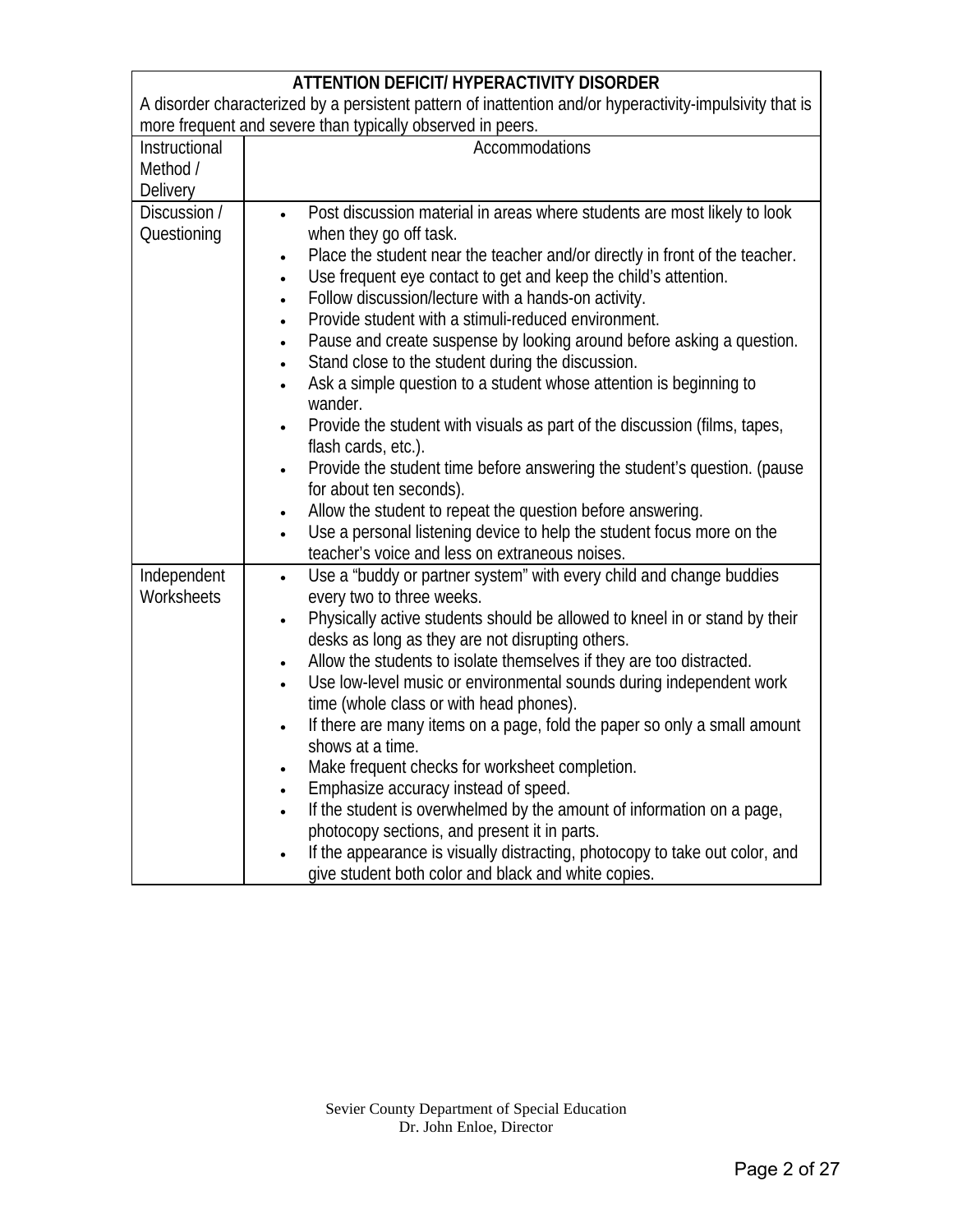| ATTENTION DEFICIT/ HYPERACTIVITY DISORDER                                                                |                                                                                          |  |
|----------------------------------------------------------------------------------------------------------|------------------------------------------------------------------------------------------|--|
| A disorder characterized by a persistent pattern of inattention and/or hyperactivity-impulsivity that is |                                                                                          |  |
| more frequent and severe than typically observed in peers.                                               |                                                                                          |  |
| Instructional                                                                                            | Accommodations                                                                           |  |
| Method /                                                                                                 |                                                                                          |  |
| <b>Delivery</b>                                                                                          |                                                                                          |  |
| <b>Assessments</b>                                                                                       | Make sure material is left visible during quizzes.<br>$\bullet$                          |  |
|                                                                                                          | Offer untimed testing.<br>$\bullet$                                                      |  |
|                                                                                                          | Allow student to take test orally instead of written.<br>$\bullet$                       |  |
|                                                                                                          | Provide limited choices for multiple choice and matching tests.<br>$\bullet$             |  |
|                                                                                                          | Provide the student with an answer list for fill in the blank questions.<br>$\bullet$    |  |
|                                                                                                          | Allow the student to write or circle the answers in the test booklet on tests            |  |
|                                                                                                          | having computer scored answer sheets. Allow an assistant to transfer the                 |  |
|                                                                                                          | responses onto the computer sheet.                                                       |  |
|                                                                                                          | Teach memory techniques for student to study for test (mnemonics,<br>$\bullet$           |  |
|                                                                                                          | visualization, oral rehearsal, and numerous repetitions).<br>$\bullet$                   |  |
|                                                                                                          | Allow the student to take the text with reading support if that will<br>$\bullet$        |  |
|                                                                                                          | increase concentration.<br>$\bullet$                                                     |  |
| Centers                                                                                                  | Write instructions and directions on the board or overhead.<br>$\bullet$                 |  |
|                                                                                                          | Read the instructions as you write them. Use "modeling" to show how<br>$\bullet$         |  |
|                                                                                                          | instructions or directions should be carried out.                                        |  |
|                                                                                                          | Create a helper role to channel excessive energy.<br>$\bullet$                           |  |
|                                                                                                          | Ease transition between activities by providing clear directions and cues<br>$\bullet$   |  |
|                                                                                                          | such as five-minute warnings prior to the transition.                                    |  |
|                                                                                                          | Incorporate different learning styles by having reading, writing, coloring,<br>$\bullet$ |  |
|                                                                                                          | and construction type activities (puzzles, gluing pasting, etc.) as is                   |  |
|                                                                                                          | possible.                                                                                |  |
| Projects                                                                                                 | Have a "count down" until projects are due.<br>$\bullet$                                 |  |
|                                                                                                          | Short, frequent assignments in an orderly sequence are preferable to<br>$\bullet$        |  |
|                                                                                                          | long-term projects.                                                                      |  |
|                                                                                                          | Provide the student with a purpose during unstructured activities.<br>$\bullet$          |  |
|                                                                                                          | Give the student and parent a checklist about what is due and when it is<br>$\bullet$    |  |
|                                                                                                          | due. Specific details are helpful, as well as samples.                                   |  |
|                                                                                                          | Provide flexibility regarding the student's response to the assignment<br>$\bullet$      |  |
|                                                                                                          | (medium used, display type, illustrations, models, and oral versus written               |  |
|                                                                                                          | presentations).                                                                          |  |
| Reports                                                                                                  | Use end of class reminders of reports, projects, etc.<br>$\bullet$                       |  |
|                                                                                                          | Provide student with multi-media desktop publishing application.                         |  |
|                                                                                                          | Provide student a computer with outlining/webbing software application<br>$\bullet$      |  |
|                                                                                                          | (Inspiration) for brainstorming and organization.                                        |  |
|                                                                                                          | Provide student with word processing application (standard or talking) with<br>$\bullet$ |  |
|                                                                                                          | word prediction software (Co: writer).                                                   |  |
|                                                                                                          | Provide examples and specific steps to writing a report.                                 |  |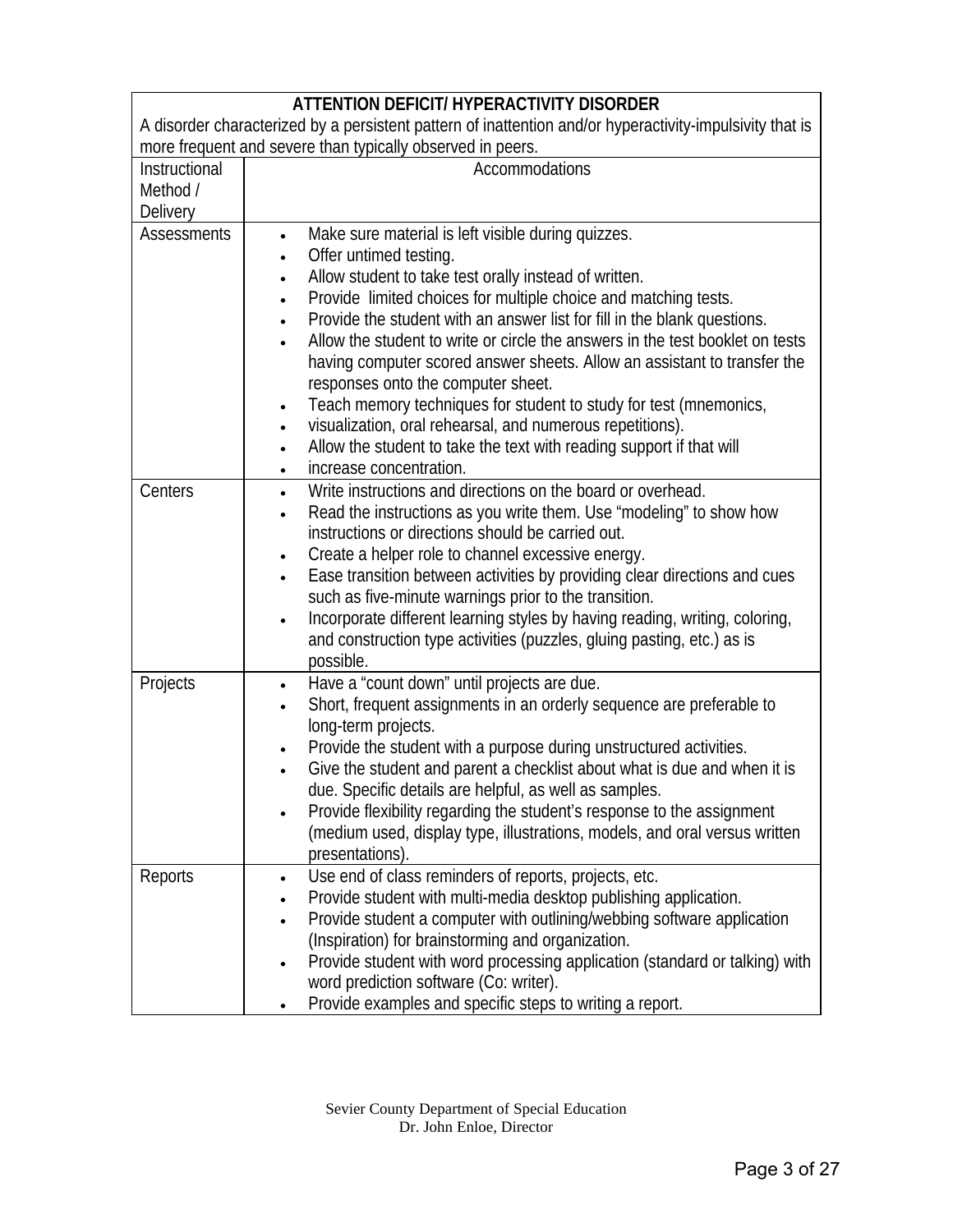| ATTENTION DEFICIT/ HYPERACTIVITY DISORDER<br>A disorder characterized by a persistent pattern of inattention and/or hyperactivity-impulsivity that is<br>more frequent and severe than typically observed in peers. |                                                                                                                                                                                                                                                                                                                                                                                                                                                                                                                                                                                                                                                                                                                                                                                                                                                                                                                                                                                                                                                                                                                   |
|---------------------------------------------------------------------------------------------------------------------------------------------------------------------------------------------------------------------|-------------------------------------------------------------------------------------------------------------------------------------------------------------------------------------------------------------------------------------------------------------------------------------------------------------------------------------------------------------------------------------------------------------------------------------------------------------------------------------------------------------------------------------------------------------------------------------------------------------------------------------------------------------------------------------------------------------------------------------------------------------------------------------------------------------------------------------------------------------------------------------------------------------------------------------------------------------------------------------------------------------------------------------------------------------------------------------------------------------------|
| Instructional<br>Method /<br>Delivery                                                                                                                                                                               | Accommodations                                                                                                                                                                                                                                                                                                                                                                                                                                                                                                                                                                                                                                                                                                                                                                                                                                                                                                                                                                                                                                                                                                    |
| Reading                                                                                                                                                                                                             | Allow student to have a second set of books at home.<br>$\bullet$<br>Utilize books on tape as well as having the parent or peer tape record the<br>reading assignment so that the student can read and listen at the same<br>time.<br>Use unison reading when having the student read out loud.<br>$\bullet$<br>Utilize interactive CD reading programs, making sure that the program<br>doesn't require too many tasks at one time.<br>Provide student with a talking hand-held spell checker or dictionary<br>$\bullet$<br>for identifying unknown words (Franklin models).<br>$\bullet$                                                                                                                                                                                                                                                                                                                                                                                                                                                                                                                        |
| Writing                                                                                                                                                                                                             | Allow student to use word processors or computers.<br>$\bullet$<br>Allow student to work at the chalkboard to increase level of participation.<br>Allow the student to use graph paper while doing math.<br>$\bullet$<br>Allow the student to dictate the responses to a teacher or peer for<br>recording as an alternate to writing.<br>Utilize pencil with rubber grip.<br>$\bullet$<br>Allow student to use any method of production, even if there is a mix of<br>manuscript with cursive writing.<br>Allow them to use recommended writing supports like alternate paper,<br>$\bullet$<br>alternate utensils and added grips, adaptive word processors, form filling<br>software to complete worksheets and tests, text to speech support, word<br>prediction, and grammar and spellcheckers.<br>Allow the student to dictate responses to an audio tape recorder.<br>$\bullet$<br>At times, accept words or phrases that express a thought and go with that<br>instead of only accepting grammatically-correct, complete sentences. Use<br>it as a teaching opportunity.<br>Utilize keyguards.<br>$\bullet$ |
| Drawing                                                                                                                                                                                                             | Provide the student with visual information as to what is expected.<br>Allow extra time to complete the task.<br>Provide the student with flexibility regarding the student's response to the<br>assignment (medium used, display type, etc.).<br>Allow the student freedom to express himself/herself, keeping in mind that<br>there isn't only one correct way to draw.<br>Allow student access to graphics on the computer (paint brush, etc.).<br>$\bullet$<br>Keep samples visible during the entire project.                                                                                                                                                                                                                                                                                                                                                                                                                                                                                                                                                                                                |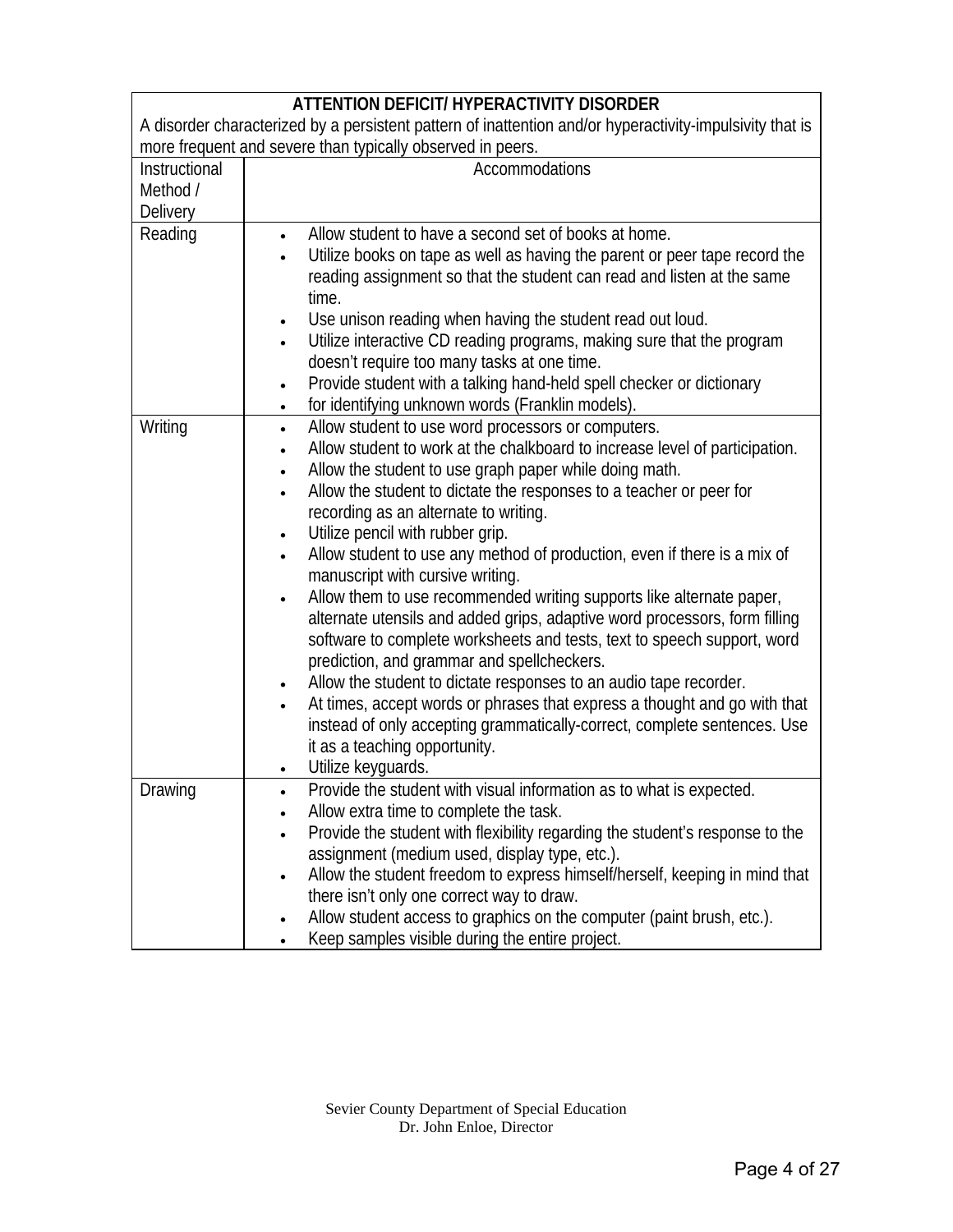| <b>ATTENTION DEFICIT/ HYPERACTIVITY DISORDER</b>                                                         |                                                                                           |  |
|----------------------------------------------------------------------------------------------------------|-------------------------------------------------------------------------------------------|--|
| A disorder characterized by a persistent pattern of inattention and/or hyperactivity-impulsivity that is |                                                                                           |  |
|                                                                                                          | more frequent and severe than typically observed in peers.                                |  |
| Instructional                                                                                            | Accommodations                                                                            |  |
| Method /                                                                                                 |                                                                                           |  |
| Delivery                                                                                                 |                                                                                           |  |
| Groups                                                                                                   | Allow student to work in cooperative mixed ability groups with group<br>$\bullet$         |  |
|                                                                                                          | reward reinforcement system.                                                              |  |
|                                                                                                          | Encourage peer assistance and collaborative learning.<br>٠                                |  |
|                                                                                                          | Clarify the rules when working in a group situation.<br>$\bullet$                         |  |
|                                                                                                          | Allow the student to have a responsible job within the group.<br>$\bullet$                |  |
| Note-taking                                                                                              | Suggest that the student color-code notebooks with texts.<br>$\bullet$                    |  |
|                                                                                                          | Allow students with excellent note-taking skills use carbon paper or                      |  |
|                                                                                                          | a copier machine to provide extra copies for those having difficulties.<br>$\bullet$      |  |
|                                                                                                          | Provide students with a paper to copy notes from instead of the                           |  |
|                                                                                                          | overhead.                                                                                 |  |
|                                                                                                          | Student highlights key points on printed copy of notes rather than<br>۰                   |  |
|                                                                                                          | copying/recording lecture notes.                                                          |  |
|                                                                                                          | Provide student with an outline of key points prior to the lecture.<br>٠                  |  |
| Presentation                                                                                             | Allow student to use alternative methods for presentation (visual                         |  |
|                                                                                                          | presentation, videotape presentation, graphs, maps, pictures, etc.).                      |  |
|                                                                                                          | Utilize visual aids to provide cues for student during the presentation.                  |  |
|                                                                                                          | Provide model of what you want the student to do during the<br>$\bullet$<br>presentation. |  |
|                                                                                                          | Provide the student with a detailed description of what is expected and                   |  |
|                                                                                                          | a checklist of components.                                                                |  |
| Organizational                                                                                           | Provide the student with color-coded folders for each subject area.<br>$\bullet$          |  |
| <b>Skills</b>                                                                                            | Diskettes, folders, and books associated with that class should all be                    |  |
|                                                                                                          | tagged the same color.                                                                    |  |
|                                                                                                          | Post the materials needed for each activity in a prominent place and<br>٠                 |  |
|                                                                                                          | remind the student ahead of time to gather the needed items.                              |  |
|                                                                                                          | Stand in front of the student with the needed item (a sample) in your                     |  |
|                                                                                                          | hand as you are asking the class to get out the needed item.                              |  |
|                                                                                                          | Use a buddy or partner system with every child and change buddies<br>٠                    |  |
|                                                                                                          | every 2-3 weeks to help the student get out and organize work                             |  |
|                                                                                                          | materials.                                                                                |  |
|                                                                                                          | Have a checklist by the door for typical things that need to be taken to<br>٠             |  |
|                                                                                                          | exploratory classes, taken home, etc.                                                     |  |
|                                                                                                          | Tape (student-developed) behavior and organizational reminders on the                     |  |
|                                                                                                          | student's desk to encourage self-monitoring.                                              |  |
|                                                                                                          | Use an assignment sheet/calendar to help a student monitor upcoming<br>٠                  |  |
|                                                                                                          | due dates and what needs to be done as homework, with listed                              |  |
|                                                                                                          | materials.                                                                                |  |
|                                                                                                          | Give the student a cubbyhole or place on a shelf to store items only<br>٠                 |  |
|                                                                                                          | used in your class. Utilize a container to hold the items and remind the                  |  |
|                                                                                                          | student that only needed items can be kept in it.                                         |  |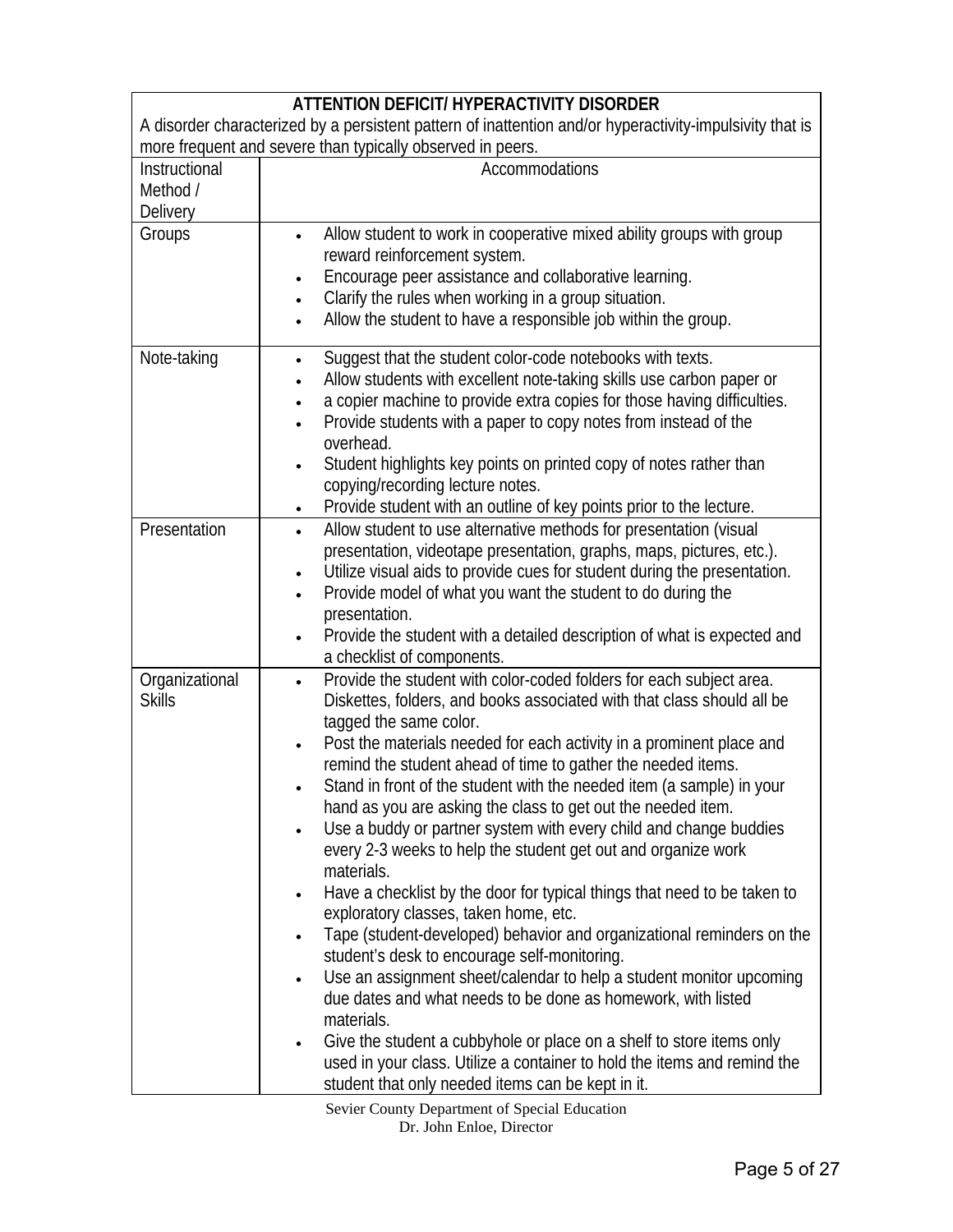|                                                                                                          | ATTENTION DEFICIT/ HYPERACTIVITY DISORDER                                                                                                                                                                                                                                                                                                                                                                                                                                                                                                                                                                                                                                                                                                                                                                                                                                                                                                           |
|----------------------------------------------------------------------------------------------------------|-----------------------------------------------------------------------------------------------------------------------------------------------------------------------------------------------------------------------------------------------------------------------------------------------------------------------------------------------------------------------------------------------------------------------------------------------------------------------------------------------------------------------------------------------------------------------------------------------------------------------------------------------------------------------------------------------------------------------------------------------------------------------------------------------------------------------------------------------------------------------------------------------------------------------------------------------------|
| A disorder characterized by a persistent pattern of inattention and/or hyperactivity-impulsivity that is |                                                                                                                                                                                                                                                                                                                                                                                                                                                                                                                                                                                                                                                                                                                                                                                                                                                                                                                                                     |
|                                                                                                          | more frequent and severe than typically observed in peers.                                                                                                                                                                                                                                                                                                                                                                                                                                                                                                                                                                                                                                                                                                                                                                                                                                                                                          |
| Computers                                                                                                | Provide the student with headphones to dampen extraneous<br>$\bullet$<br>environmental noise and to help him focus on the application's sound<br>effects.<br>Provide the student with audio taped and typed instructions for new<br>$\bullet$<br>software.<br>$\bullet$<br>Monitor/support the student's use of new software through peer or<br>$\bullet$<br>adult support until it is familiar.<br>Post behavioral expectations for computer use.<br>$\bullet$<br>Use a "buddy or partner system" with every child and change buddies<br>every twp to three weeks.<br>Ease transition between activities by providing clear directions and cues<br>$\bullet$ .<br>such as five-minute warnings prior to the transition.<br>Physically active students should be allowed to kneel in or stand by their<br>$\bullet$<br>desks/chairs as long as they are not disrupting others.<br>See reading and writing support areas for additional information. |
|                                                                                                          | * If the accommodations do not seem appropriate for the student, remember to check other                                                                                                                                                                                                                                                                                                                                                                                                                                                                                                                                                                                                                                                                                                                                                                                                                                                            |
| disability areas.                                                                                        |                                                                                                                                                                                                                                                                                                                                                                                                                                                                                                                                                                                                                                                                                                                                                                                                                                                                                                                                                     |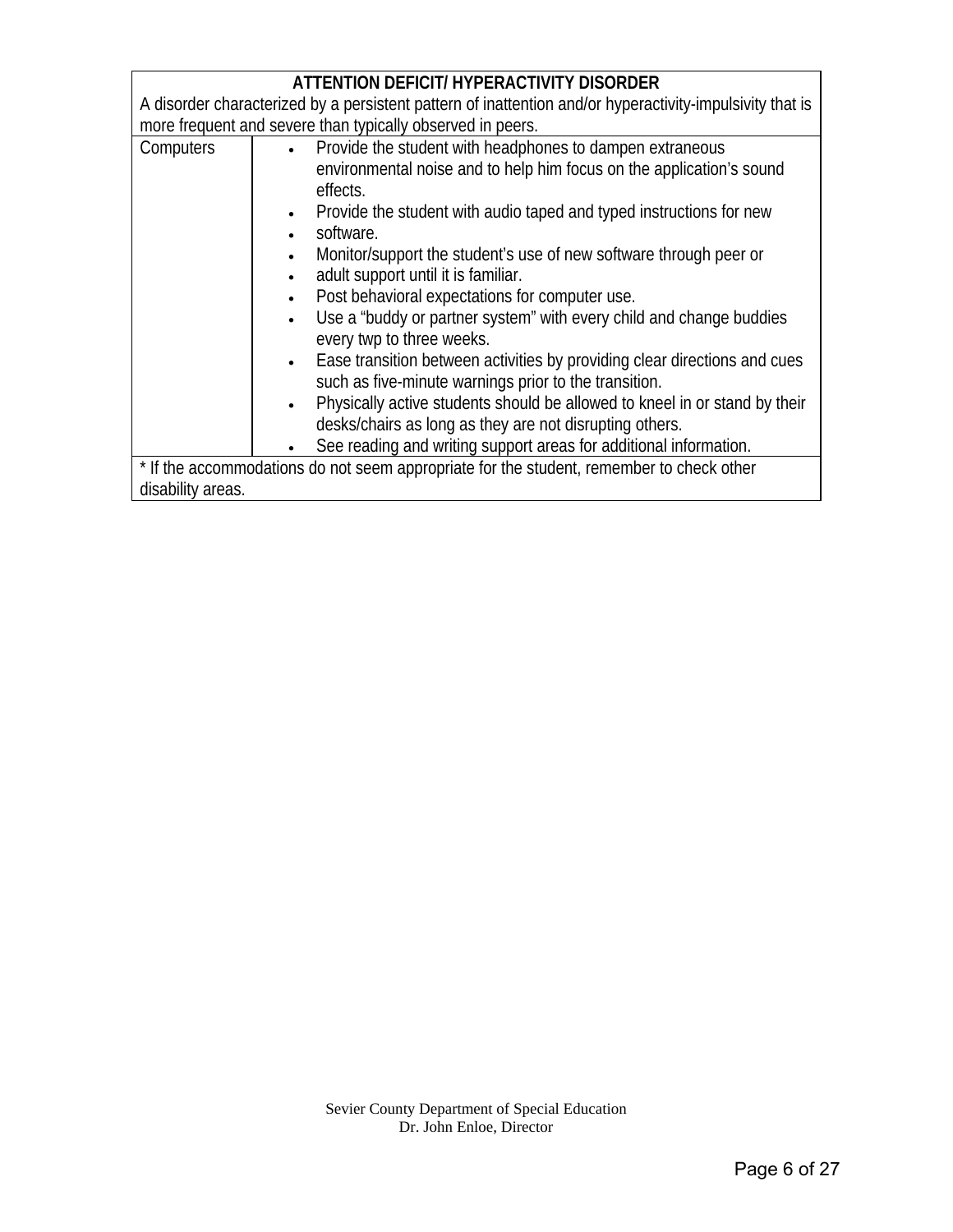|                                                                                                          | <b>AUTISM</b>                                                                                                                    |  |
|----------------------------------------------------------------------------------------------------------|----------------------------------------------------------------------------------------------------------------------------------|--|
| Autism is a developmental disability, generally evident before the age of three that adversely affects a |                                                                                                                                  |  |
| student's educational performance and significantly affects developmental rates and sequences, verbal    |                                                                                                                                  |  |
| and non-verbal communication and social interaction and participation.                                   |                                                                                                                                  |  |
| Instructional Method /                                                                                   | <b>Accommodations</b>                                                                                                            |  |
| <b>Delivery</b>                                                                                          |                                                                                                                                  |  |
| Discussion / Questioning                                                                                 | Make sure that you have the student's attention before asking a question.<br>$\bullet$                                           |  |
|                                                                                                          | Ask questions that are as concrete as possible.<br>$\bullet$                                                                     |  |
|                                                                                                          | Ask questions that can be answered with words or a phrase instead of long,<br>essay answer.                                      |  |
|                                                                                                          | During discussion, use speech literally, avoiding the use of idioms, double                                                      |  |
|                                                                                                          | meanings, sarcasm, and nicknames.                                                                                                |  |
|                                                                                                          | Print the questions to show the text in conjunction with the verbal questions.<br>$\bullet$                                      |  |
|                                                                                                          | Break lengthy questions into separate components.<br>$\bullet$                                                                   |  |
| Independent Worksheets                                                                                   | Provide a space for the student to work that decreases distractions.<br>$\bullet$                                                |  |
|                                                                                                          | Allow the student to access the same workspace to provide consistency.<br>٠                                                      |  |
|                                                                                                          | Provide places for the student to put completed work.<br>$\bullet$                                                               |  |
|                                                                                                          | Provide a daily schedule for the student which includes the activities and<br>$\bullet$                                          |  |
|                                                                                                          | daily needs (breaks, etc.)                                                                                                       |  |
|                                                                                                          | Provide the student with worksheets that are uncluttered (ex. 20 problems<br>$\bullet$                                           |  |
|                                                                                                          | in math could be put 4 to a page) and give the student ample room for the                                                        |  |
|                                                                                                          | answers.                                                                                                                         |  |
|                                                                                                          | Use a highlighter to highlight spaces for answers.<br>$\bullet$                                                                  |  |
|                                                                                                          | Provide alternate formats for completion of worksheets (oral, m-c, use of<br>$\bullet$<br>word banks, sentence completion, etc.) |  |
| <b>Assessments</b>                                                                                       | Highlight the directions to the test so that the student will focus on them.<br>$\bullet$                                        |  |
|                                                                                                          | Highlight important sections of a book to help the student study.<br>$\bullet$                                                   |  |
|                                                                                                          | Provide the student with a written outline of the material that will be covered<br>$\bullet$                                     |  |
|                                                                                                          | on the test.                                                                                                                     |  |
|                                                                                                          | Provide the student with short answer tests and try to avoid essay tests.<br>٠                                                   |  |
|                                                                                                          | When assessing skills, be aware of the student's uneven skills<br>٠                                                              |  |
|                                                                                                          | development.                                                                                                                     |  |
|                                                                                                          | Allow the student to actively move during assessments. (walk, jump, chew<br>$\bullet$                                            |  |
|                                                                                                          | gum)                                                                                                                             |  |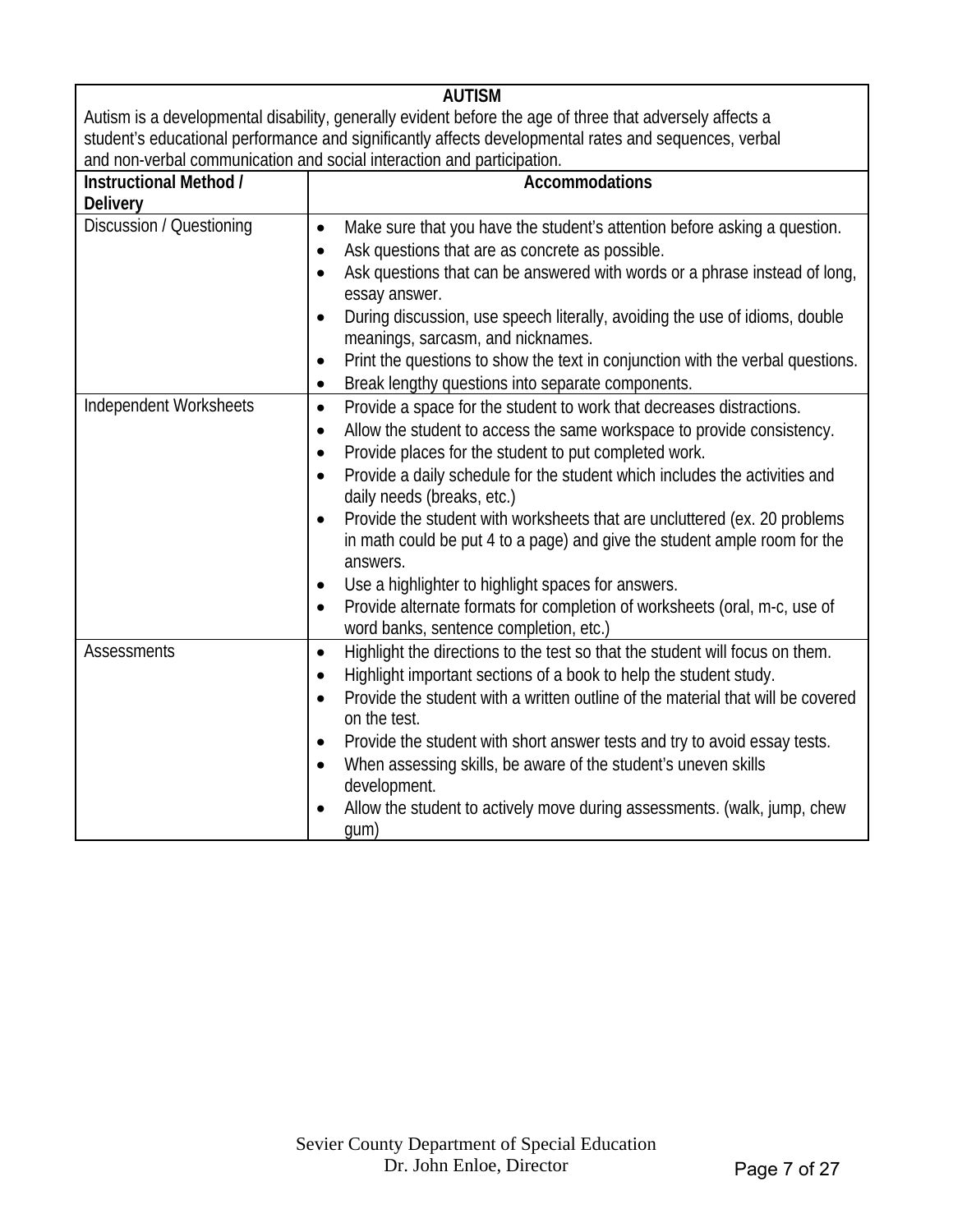|                                                                                                          | <b>AUTISM</b>                                                                                |  |
|----------------------------------------------------------------------------------------------------------|----------------------------------------------------------------------------------------------|--|
| Autism is a developmental disability, generally evident before the age of three that adversely affects a |                                                                                              |  |
| student's educational performance and significantly affects developmental rates and sequences, verbal    |                                                                                              |  |
|                                                                                                          | and non-verbal communication and social interaction and participation.                       |  |
| Instructional Method /                                                                                   | <b>Accommodations</b>                                                                        |  |
| <b>Delivery</b>                                                                                          |                                                                                              |  |
| Centers                                                                                                  | If a center consists of listening to music, provide the written or picture<br>$\bullet$      |  |
|                                                                                                          | symbol words to the song to provide the student with a visual cue.                           |  |
|                                                                                                          | Provide the student with method of recognizing when the task is complete                     |  |
|                                                                                                          | and what task is next.                                                                       |  |
|                                                                                                          | Structure the centers so they are not distracting.                                           |  |
|                                                                                                          | Provide picture cues or written steps to the directions for completing each<br>$\bullet$     |  |
|                                                                                                          | centers activity.                                                                            |  |
|                                                                                                          | Label or mark work areas so that the student can manipulate the schedule                     |  |
|                                                                                                          | independently.                                                                               |  |
|                                                                                                          | Make sure the student's materials are clearly marked for him or her and                      |  |
|                                                                                                          | easily accessible.                                                                           |  |
|                                                                                                          | Make the center areas easily accessible during transition times.<br>$\bullet$                |  |
|                                                                                                          | Schedule activities so that a preferred activity follows a non-preferred                     |  |
|                                                                                                          | activity.                                                                                    |  |
|                                                                                                          | When giving directions for the activities, make sure that the expectations<br>$\bullet$      |  |
|                                                                                                          | are very clear to the student.                                                               |  |
|                                                                                                          | Provide multiple cues that an activity is ending to assist with transition                   |  |
|                                                                                                          | issues.                                                                                      |  |
| Projects<br>٠                                                                                            | Use samples or pictures of finished products to show the student what                        |  |
|                                                                                                          | needs to be done.                                                                            |  |
|                                                                                                          | Allow students to work with a peer.                                                          |  |
|                                                                                                          | Provide visual cues of various elements/tasks within the project.                            |  |
|                                                                                                          | Allow the student to prepare/tape presentation rather than having to do it<br>$\bullet$      |  |
|                                                                                                          | "live".                                                                                      |  |
|                                                                                                          | Provide schedule of steps to be completed in correct sequence.                               |  |
| Reports                                                                                                  | Provide an outline for the students to work with/from.                                       |  |
|                                                                                                          | For oral reports allow the student opportunities to practice and role-play.<br>$\bullet$     |  |
| Reading<br>$\bullet$                                                                                     | Read to the student: Poetry, songs, etc. with strong rhythm and rhyme can                    |  |
|                                                                                                          | be more effective.                                                                           |  |
|                                                                                                          | Allow the student to listen to the story or chapter on tape (as tolerated) to<br>$\bullet$   |  |
|                                                                                                          | reduce external stimuli.                                                                     |  |
|                                                                                                          | Provide choices of reading materials.<br>$\bullet$                                           |  |
| ٠                                                                                                        | Encourage students to explore into new topics.                                               |  |
|                                                                                                          | Reduce amount of graphics in reading material for students who are visually<br>distractible. |  |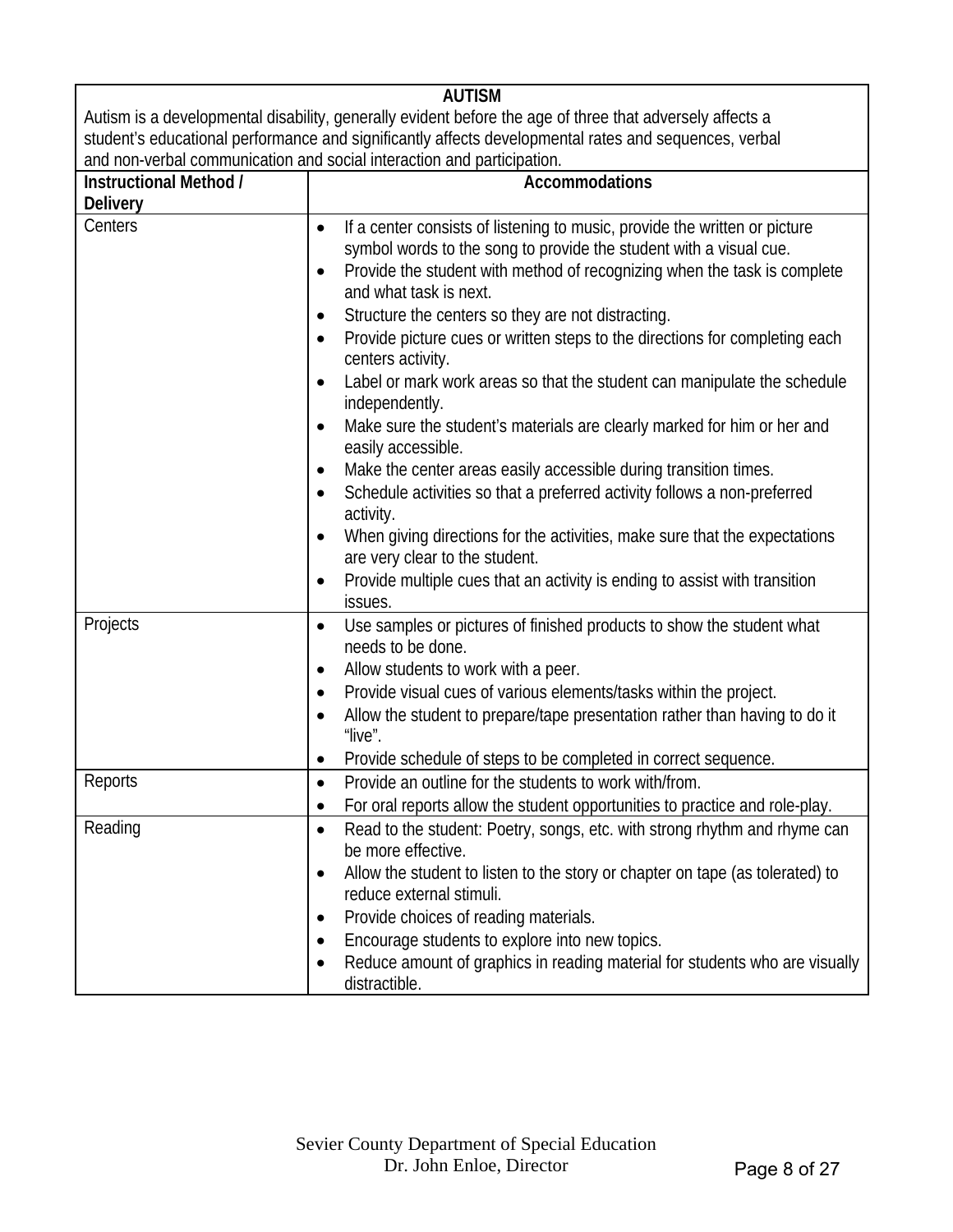|                                                                                                          | <b>AUTISM</b>                                                                                                                      |  |
|----------------------------------------------------------------------------------------------------------|------------------------------------------------------------------------------------------------------------------------------------|--|
| Autism is a developmental disability, generally evident before the age of three that adversely affects a |                                                                                                                                    |  |
| student's educational performance and significantly affects developmental rates and sequences, verbal    |                                                                                                                                    |  |
|                                                                                                          | and non-verbal communication and social interaction and participation.                                                             |  |
| Instructional Method /                                                                                   | <b>Accommodations</b>                                                                                                              |  |
| <b>Delivery</b>                                                                                          |                                                                                                                                    |  |
| Writing                                                                                                  | Slant board can provide compensation for vestibular difficulties. Use<br>$\bullet$                                                 |  |
|                                                                                                          | commercial or homemade (4" binder).                                                                                                |  |
|                                                                                                          | Use letters of various textures such as plastic, wood, or foam. This allows<br>$\bullet$                                           |  |
|                                                                                                          | the student to feel the letters.                                                                                                   |  |
|                                                                                                          | Allow the student to use a vibrating pen/weighted pen/felt tip pen.                                                                |  |
|                                                                                                          | Allow the student to use raised line paper to increase proprioceptive input to<br>٠                                                |  |
|                                                                                                          | cue for line usage.                                                                                                                |  |
|                                                                                                          | Allow the student to use a word processing computer program whenever                                                               |  |
|                                                                                                          | possible.                                                                                                                          |  |
|                                                                                                          | Allow the student to write about favorite topics whenever possible.                                                                |  |
|                                                                                                          | If student has an aversion to handwriting, let him do the work using a                                                             |  |
|                                                                                                          | keyboard solution or by tape-recording the work.                                                                                   |  |
|                                                                                                          | Encourage text to speech, Color adjustment, illustrations, etc. to motivate<br>$\bullet$                                           |  |
|                                                                                                          | the student to write.                                                                                                              |  |
|                                                                                                          |                                                                                                                                    |  |
| Drawing                                                                                                  | Use adapted drawing utensils<br>$\bullet$                                                                                          |  |
|                                                                                                          | Use a variety of drawing utensils. (markers, paintbrushes, stamps)<br>$\bullet$                                                    |  |
|                                                                                                          | Provide a variety of textures under the paper to provide the student with<br>$\bullet$<br>feedback as opposed to the flat surface. |  |
| Groups                                                                                                   |                                                                                                                                    |  |
|                                                                                                          | Require the student to stay in the group for the activities that are meaningful<br>$\bullet$<br>to them.                           |  |
|                                                                                                          | Provide the student with a transition warning before group activities begin.<br>$\bullet$                                          |  |
|                                                                                                          | (Hand the student a transition object, allow the student to ring a bell for the                                                    |  |
|                                                                                                          | class to go to groups, use a verbal 5 minute warning, etc.)                                                                        |  |
|                                                                                                          | Allow the student to leave the group before becoming frustrated.<br>$\bullet$                                                      |  |
|                                                                                                          | Provide the student with a sequence for the group activities (written or                                                           |  |
|                                                                                                          | pictures).                                                                                                                         |  |
|                                                                                                          | Make sure that the student can complete the activity independently before<br>$\bullet$                                             |  |
|                                                                                                          | moving to the shared activity group situation.                                                                                     |  |
| Note-taking                                                                                              | Allow a peer to photocopy the class notes to share with the student.<br>$\bullet$                                                  |  |
|                                                                                                          | Allow the student to tape record the discussion/lecture.<br>٠                                                                      |  |
|                                                                                                          | Provide the student with an outline of the class discussion.                                                                       |  |
|                                                                                                          | Allow the student to access a computer to take notes.                                                                              |  |
| Presentation                                                                                             | Accept oral answers, taped or video presentation materials.<br>$\bullet$                                                           |  |
|                                                                                                          | Give the student a written outline of what is expected and a sample of a                                                           |  |
|                                                                                                          | finished product to follow.                                                                                                        |  |
|                                                                                                          | Allow presentation to be delivered in small chunks to help with anxiety.<br>$\bullet$                                              |  |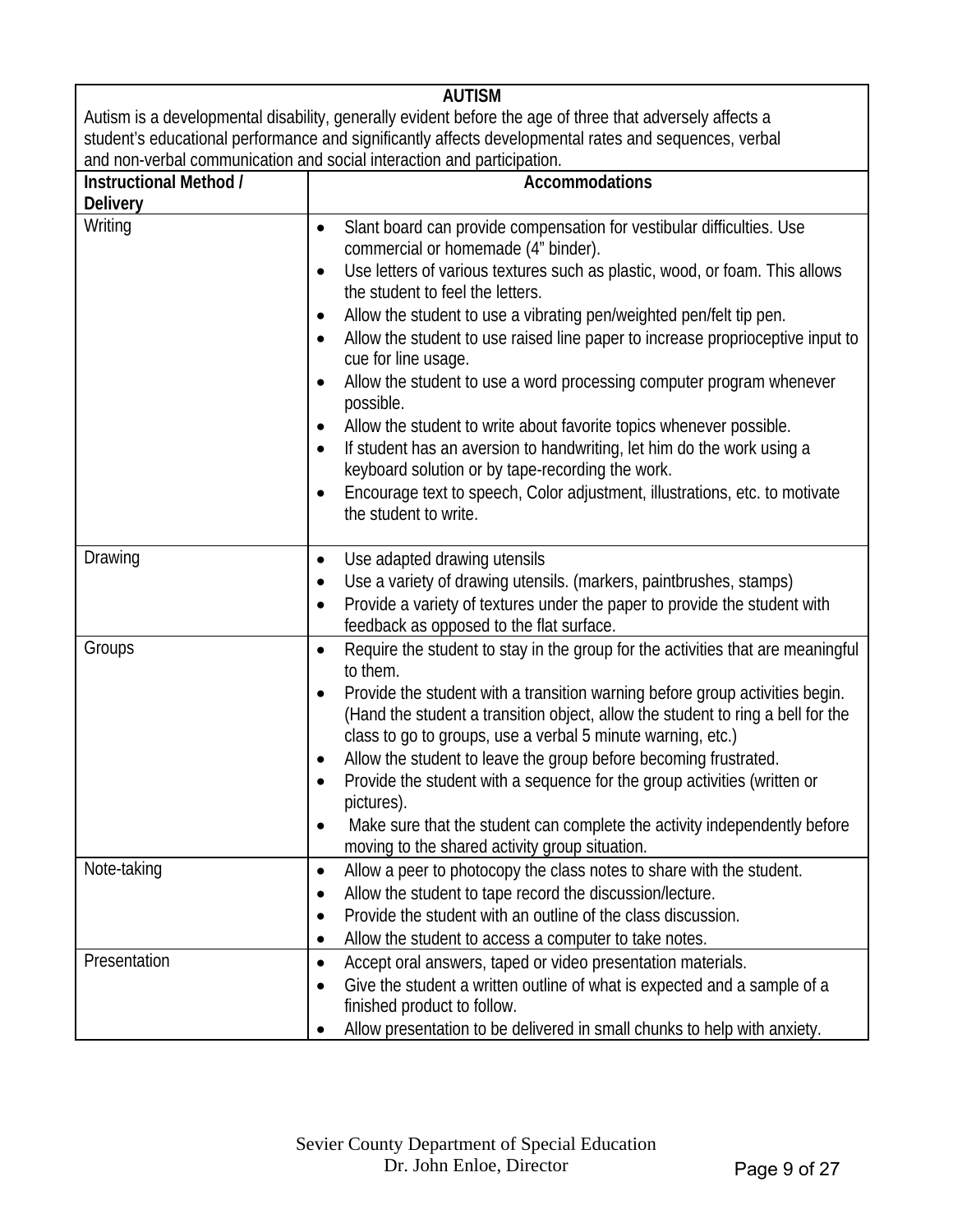|                        | <b>AUTISM</b>                                                                                                                                              |
|------------------------|------------------------------------------------------------------------------------------------------------------------------------------------------------|
|                        | Autism is a developmental disability, generally evident before the age of three that adversely affects a                                                   |
|                        | student's educational performance and significantly affects developmental rates and sequences, verbal                                                      |
|                        | and non-verbal communication and social interaction and participation.                                                                                     |
| Instructional Method / | <b>Accommodations</b>                                                                                                                                      |
| <b>Delivery</b>        |                                                                                                                                                            |
| Computers              | Place the computer keyboard close to the screen so that they can be seen<br>simultaneously.                                                                |
|                        | Use a roller ball/tracking ball with a separate button (track ball mouse.                                                                                  |
|                        | Allow the student to use Intellikeys that often helps reduce visual<br>distractions. Could use enlarged adhesive letters on a regular keyboard.            |
|                        | Encourage the students to wear headphones to minimize distractions and<br>maximize clarity of sounds.                                                      |
|                        | Consider the use of bold key labels and primary keyboards in ABC order if<br>keyboard awareness skills are not developing using the standard<br>equipment. |
|                        | Use a desktop security program to prevent the student from accessing<br>prohibited areas while he is to be completing schoolwork.                          |
|                        | Make sure monitor is at eye level.                                                                                                                         |
|                        | Make sure mouse and keyboard are accessible and at the proper height.                                                                                      |
|                        | * If the accommodations do not seem appropriate for the student, remember to check other disability areas.                                                 |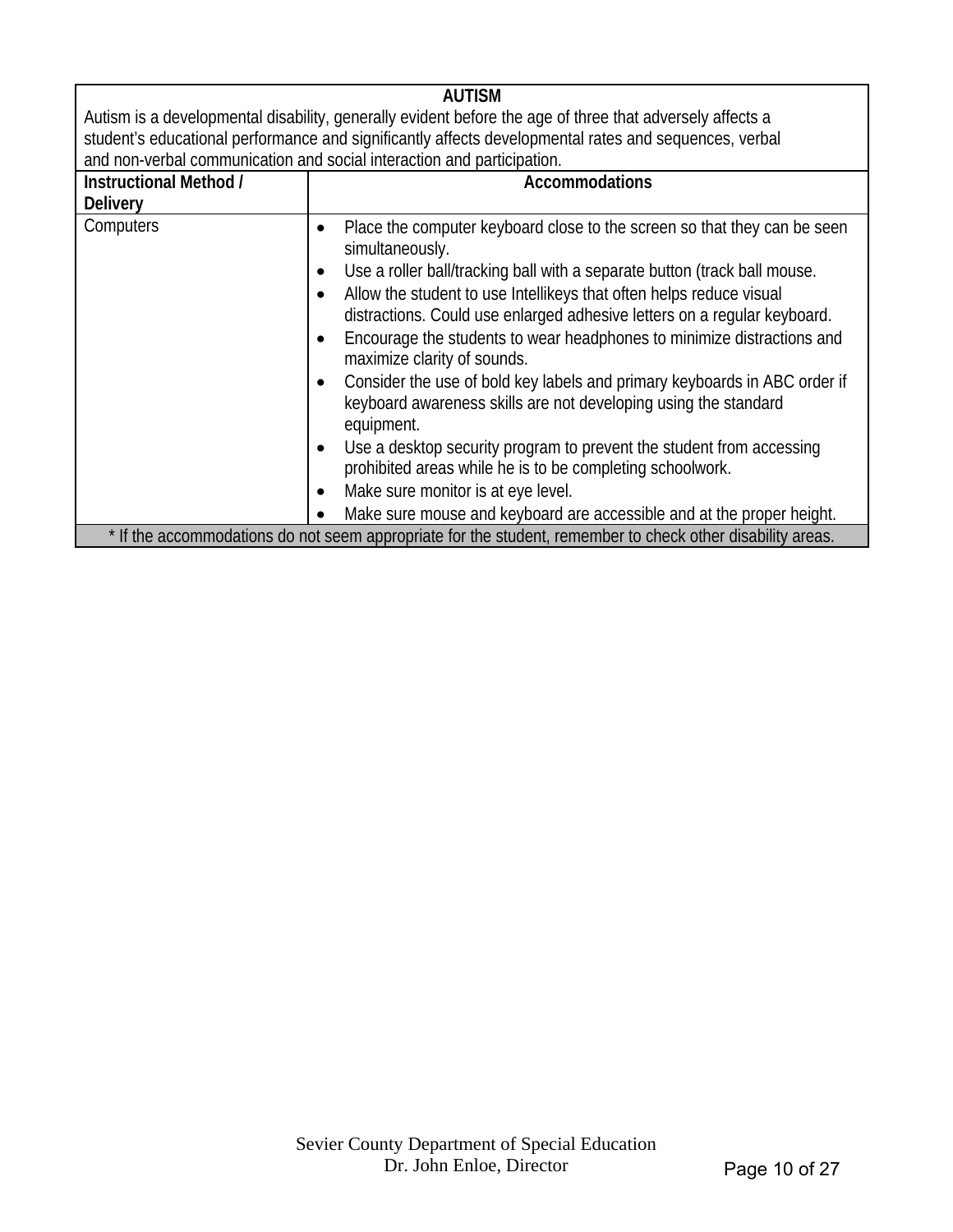#### **EMOTIONAL AND BEHAVIOR DISORDER**

An emotional disability characterized by one or more of the following: Displayed pervasive mood of unhappiness or depression, consistent or chronic inappropriate type of behavior or feelings under normal conditions, inability to learn that cannot be adequately explained by intellectual, sensory, or health factors, displayed tendency to develop physical symptoms, pains, or fears associated with personal or school problems, inability to build or maintain interpersonal relationships with peers and/or teachers.

| Instructional      | Accommodations                                                                                                                                                |
|--------------------|---------------------------------------------------------------------------------------------------------------------------------------------------------------|
| Method /           |                                                                                                                                                               |
| Delivery           |                                                                                                                                                               |
| Discussion /       | Discuss the need to raise hand before speaking and listening to others.<br>$\bullet$                                                                          |
| Questioning        | Reward the child for exhibiting good turn-taking skills.<br>$\bullet$                                                                                         |
|                    | Limit questions to a small topic gradually increasing the scope of your<br>$\bullet$<br>questioning as the child's ability to "stick to the topic" increases. |
| Independent        | Break down tasks into very small steps that are clearly detailed, i.e.,<br>$\bullet$                                                                          |
| Worksheets         | number tasks: 1, 2, 3 etc.                                                                                                                                    |
|                    | Visually divide worksheet with lines, boxes, and different colored areas.                                                                                     |
|                    | Teacher should prioritize for the students which tasks need to be<br>$\bullet$                                                                                |
|                    | completed first, second, third, etc.                                                                                                                          |
|                    | Provide self-checking and/or self-monitoring experiences for their work.<br>$\bullet$                                                                         |
| <b>Assessments</b> | Identify the behavior that needs to change and collect "data" on the<br>$\bullet$                                                                             |
|                    | behavior.                                                                                                                                                     |
|                    | Develop a "hypothesis" or best guess for the reason for the behavior, and                                                                                     |
|                    | then develop an intervention to help change the behavior.                                                                                                     |
|                    | Evaluate the effectiveness of the intervention.<br>$\bullet$                                                                                                  |
| Centers            | Include activities for various skill/ability levels.<br>$\bullet$                                                                                             |
|                    | Self-monitoring activities should be utilized within the center upon<br>$\bullet$                                                                             |
|                    | completion of desired tasks.<br>$\bullet$                                                                                                                     |
|                    | Provide list of carefully sequenced steps for student to follow to "move"<br>$\bullet$<br>throughout the center with a clear starting point, middle, and end. |
| Projects           | Encourage "mini projects" to familiarize the child with the "project" concept<br>$\bullet$                                                                    |
|                    | of learning, providing the child with numerous guided practice activities                                                                                     |
|                    | until he/she has demonstrated to the teacher the necessary skills to                                                                                          |
|                    | independently and successfully apply these skills to a larger project.                                                                                        |
|                    | Limit the child's "choices" for projects to ideas that he/she has had prior                                                                                   |
|                    | experiences with (if necessary) until the child has shown an ability to                                                                                       |
|                    | assimilate, organize, and transfer new information so that the child may                                                                                      |
|                    | complete a satisfactory project with ease.                                                                                                                    |
|                    | Provide peer "editors," self-checking/monitoring activities, at numerous<br>$\bullet$                                                                         |
|                    | points throughout the student's work for the project.                                                                                                         |
| Reports            | Follow suggestions under "WRITING" instructional method.                                                                                                      |
|                    | Provide examples for the students to follow with step-by-step procedures                                                                                      |
|                    | stated for the student.                                                                                                                                       |
|                    | Break the report-writing process into manageable blocks for the student.                                                                                      |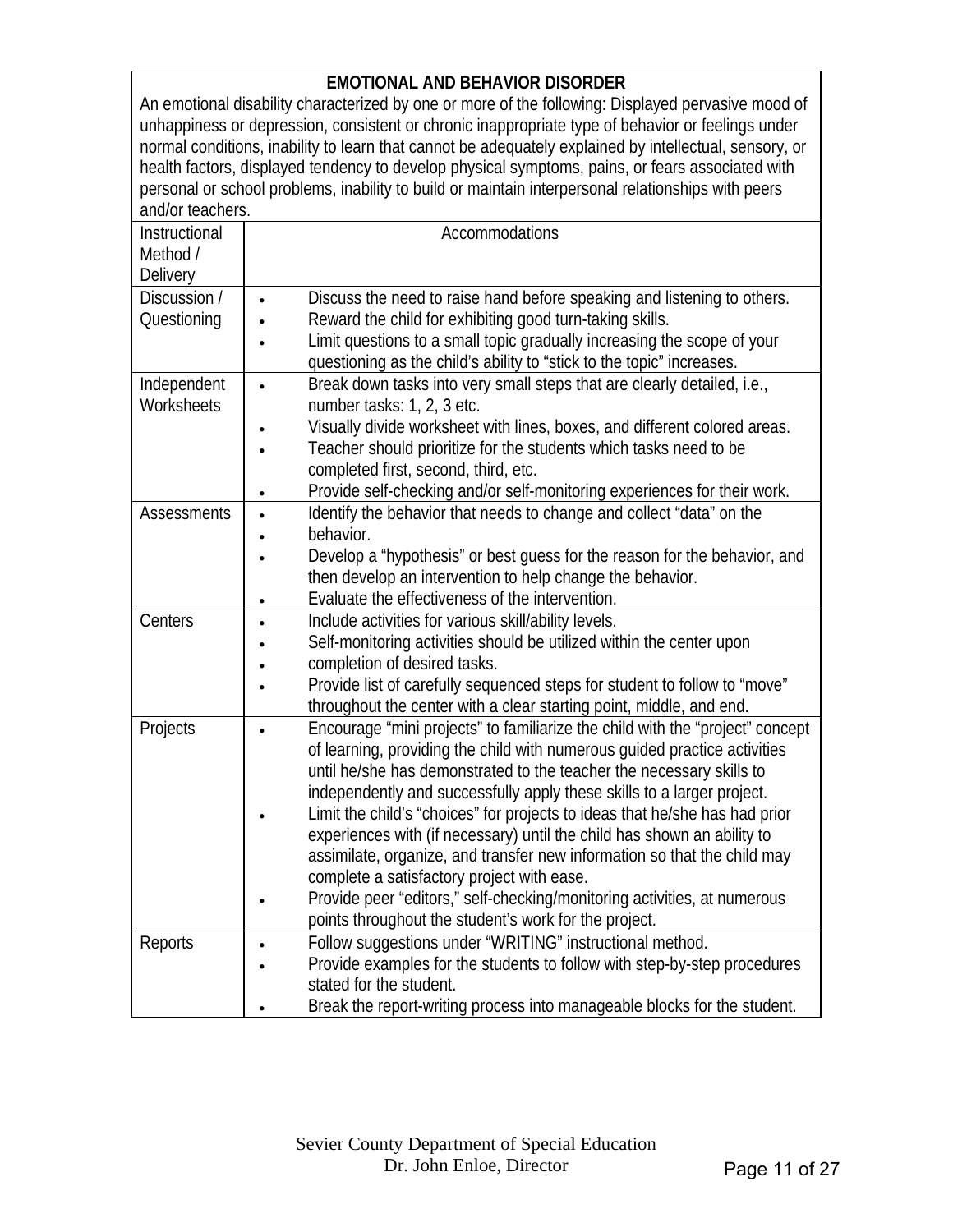| <b>EMOTIONAL AND BEHAVIOR DISORDER</b>                                                                 |                                                                                                    |  |
|--------------------------------------------------------------------------------------------------------|----------------------------------------------------------------------------------------------------|--|
|                                                                                                        | An emotional disability characterized by one or more of the following: Displayed pervasive mood of |  |
| unhappiness or depression, consistent or chronic inappropriate type of behavior or feelings under      |                                                                                                    |  |
| normal conditions, inability to learn that cannot be adequately explained by intellectual, sensory, or |                                                                                                    |  |
| health factors, displayed tendency to develop physical symptoms, pains, or fears associated with       |                                                                                                    |  |
| personal or school problems, inability to build or maintain interpersonal relationships with peers     |                                                                                                    |  |
| and/or teachers.                                                                                       |                                                                                                    |  |
| Instructional                                                                                          | Accommodations                                                                                     |  |
| Method /                                                                                               |                                                                                                    |  |
|                                                                                                        |                                                                                                    |  |
| Delivery                                                                                               |                                                                                                    |  |
| Reading                                                                                                | Pre-Reading- Use materials that will tie into the student's prior knowledge of a<br>$\bullet$      |  |
|                                                                                                        | related subject.                                                                                   |  |
|                                                                                                        | Use "advance organizers" to help the child transfer and maintain new skills.<br>$\bullet$          |  |
|                                                                                                        | Initially choose shorter stories, then choose longer stories as the child's skills<br>$\bullet$    |  |
|                                                                                                        | improve.                                                                                           |  |
|                                                                                                        | Choose stories with lower vocabulary requirements that are age and ability<br>$\bullet$            |  |
|                                                                                                        | appropriate for the child that will present minimal frustration for the student.                   |  |
| Writing                                                                                                | Pre-Writing-Help the students to think about what they are going to say (and<br>$\bullet$          |  |
|                                                                                                        | express the idea to the teacher or a student "buddy") before they write their                      |  |
|                                                                                                        | ideas.                                                                                             |  |
|                                                                                                        | Use graphic organizers, Venn diagram, web, brainstorm sheet, etc., to help<br>$\bullet$            |  |
|                                                                                                        | organize student's thoughts.                                                                       |  |
|                                                                                                        | If appropriate, teacher may partially complete the graphic organizers,<br>$\bullet$                |  |
|                                                                                                        | specifically potentially "troublesome areas" for the student until the student has                 |  |
|                                                                                                        | shown he can independently fill out these organizers.                                              |  |
|                                                                                                        | Have the student practice "SSSH"- S-sharpened pencil ready with paper?<br>$\bullet$                |  |
|                                                                                                        | S- straightened your work area? S-Sitting correctly? H-Have "listening" ears                       |  |
|                                                                                                        | on?                                                                                                |  |
|                                                                                                        | If fine-motor skills are a weakness, use larger implements and/or grasps.                          |  |
| Drawing                                                                                                | $\bullet$                                                                                          |  |
|                                                                                                        | Be flexible regarding the student's response to the assignment, i.e., medium<br>$\bullet$          |  |
|                                                                                                        | used, display type.                                                                                |  |
|                                                                                                        | Choose assignments with few steps, using only one type of medium at a time.<br>$\bullet$           |  |
|                                                                                                        | Encourage thinking beyond " there is only one correct way to draw" and                             |  |
|                                                                                                        | anything other than that is a lesser work.                                                         |  |
|                                                                                                        | Provide continuous feedback throughout the drawing process.<br>$\bullet$                           |  |
|                                                                                                        | Allow extra time if necessary to complete the task.<br>$\bullet$                                   |  |
| Groups                                                                                                 | Foster student interdependence within groups-natural support systems<br>$\bullet$                  |  |
|                                                                                                        | ("buddies") within a larger group.                                                                 |  |
|                                                                                                        | ???Describe/rehearse rules of conduct and/or each student's role within<br>$\bullet$               |  |
|                                                                                                        | the group expected to participate in the group.                                                    |  |
|                                                                                                        | ??? Allow each student his/her "physical" space within the group.                                  |  |

 $\overline{\phantom{a}}$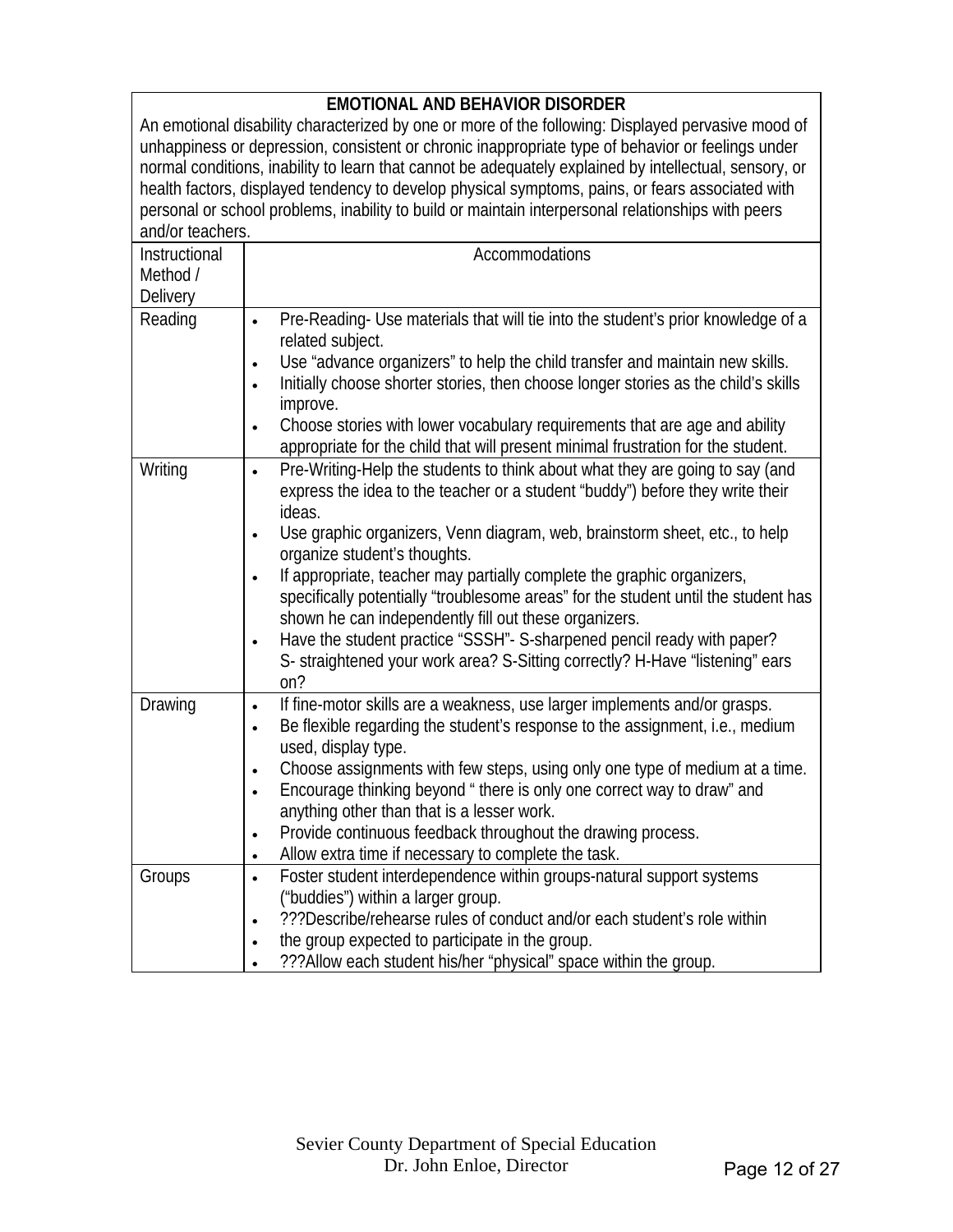#### **EMOTIONAL AND BEHAVIOR DISORDER**

An emotional disability characterized by one or more of the following: Displayed pervasive mood of unhappiness or depression, consistent or chronic inappropriate type of behavior or feelings under normal conditions, inability to learn that cannot be adequately explained by intellectual, sensory, or health factors, displayed tendency to develop physical symptoms, pains, or fears associated with personal or school problems, inability to build or maintain interpersonal relationships with peers and/or teachers.

| Instructional     | Accommodations                                                                                               |
|-------------------|--------------------------------------------------------------------------------------------------------------|
| Method /          |                                                                                                              |
| <b>Delivery</b>   |                                                                                                              |
| Note-taking       | Give the student a teacher-developed "outline" to follow, blocking                                           |
|                   | off for the student "critical areas" the student needs to gather more<br>information about in his/her notes. |
|                   | Utilize a "peer editor" to go over student's notes with the student.<br>$\bullet$                            |
|                   | Show the student samples to compare his/her notes to so that the                                             |
|                   | student may then "revise" their own work.                                                                    |
| Presentation      | Following a teacher-made "presentation checklist," demonstrate and                                           |
|                   | model techniques to use during a presentation.                                                               |
|                   | Use guided practice with the student in small groups the child feels                                         |
|                   | comfortable in until the child's presentation skills are developed.                                          |
|                   | Break the presentation itself, into clearly defined, logical components for                                  |
|                   | the student before practicing their presentations.                                                           |
| Computers         | Present the skills that need to be applied into manageable chunks for the<br>student.                        |
|                   | Present student with new information that has been linked to a previously<br>learned skill.                  |
|                   | Allow the child sufficient time to learn task.                                                               |
|                   | Teach one software application at a time.                                                                    |
|                   | Allow the child to explore numerous ways to accomplish a task, i.e.,                                         |
|                   | formatting a paragraph in a word processing program, if the child prefers                                    |
|                   | to "discover" for him/herself solutions for the required activity.                                           |
|                   | * If the accommodations do not seem appropriate for the student, remember to check other                     |
| disability areas. |                                                                                                              |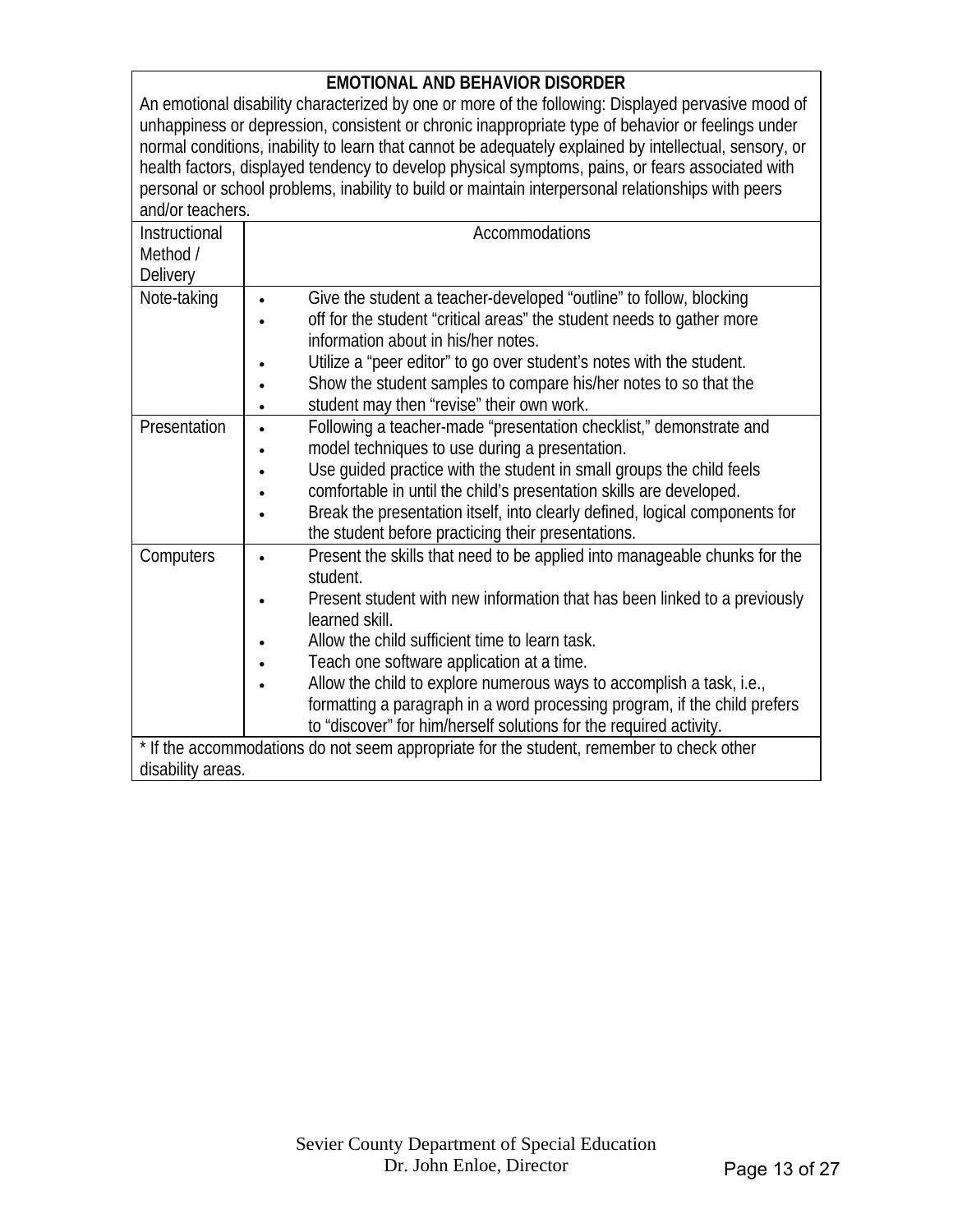### **LEARNING DISABILITIES**

Specific Learning Disability means a disorder in one or more of the basic psychological processes involved in using or understanding spoken or written language. It may manifest itself in an imperfect ability to listen, think, speak, read, write, spell, or do math calculations. LD includes perceptual disabilities, brain dysfunction, dyslexia, and developmental aphasia.

| Instructional Method / Delivery | Accommodations                                                                                                                                                                                                                                                                                                                                                                                                                                                                                                                                                                                                                                                                                                                                                                                                                                                                                                                                                  |
|---------------------------------|-----------------------------------------------------------------------------------------------------------------------------------------------------------------------------------------------------------------------------------------------------------------------------------------------------------------------------------------------------------------------------------------------------------------------------------------------------------------------------------------------------------------------------------------------------------------------------------------------------------------------------------------------------------------------------------------------------------------------------------------------------------------------------------------------------------------------------------------------------------------------------------------------------------------------------------------------------------------|
| Discussion / Questioning        | Explain "discussion etiquette" before beginning question and answer<br>$\bullet$<br>period. Example: require students _ seconds to think before answering a<br>question. Gradually increase the time between question and response.<br>Establish a cue with the student, to provide him with feedback (non-<br>verbally) regarding his on-task behavior; turn taking, level of movement,<br>etc.<br>Keep discussion groups small, so each student can participate<br>successfully without distractions while waiting to speak.<br>Keep topics small in scope until the students have mastered "discussion<br>etiquette" and their ability to stay focused on the discussion.<br>Give a written copy of the questions that are going to be asked during the<br>$\bullet$<br>discussion for student who needs additional processing time.<br>Emphasize key words in the questions by inflection or deliberate pausing<br>to help students focus on the main idea. |
| Independent Worksheets          | Modify work by breaking it up into small step-by-step tasks.<br>$\bullet$<br>Give one assignment at a time in an individual folder.<br>$\bullet$<br>Assign the task at the appropriate level; giving PRECISE directions, being<br>$\bullet$<br>certain the child can see an end to the task.<br>Reinforce often, praise for concentration.<br>$\bullet$<br>Allow the students some choice within the framework of the assignment,<br>$\bullet$<br>i.e., doing step 2 then 1 then 3; or drawing before writing etc. The student<br>must then stick to the choices he/she has made.<br>Provide the task in the learning media best used by the student-large print,<br>٠<br>electronic format for annotating and/or auditory support.                                                                                                                                                                                                                             |
| Assessments                     | Follow "Assessments" under Accommodations for teacher assessments.<br>$\bullet$<br>For assessments regarding a child's work, try these techniques:<br>$\bullet$<br>Allow open book tests; provide practice questions for study.<br>Give multiple choice (grouped with no more than three to five choices<br>per group instead of short answer tests).<br>If matching vocabulary with definitions, color-code the test-<br>$\bullet$<br>definitions=blue paper; words=green paper.<br>Cut test into strips so the child can match one blue strip with one green<br>strip, until the test is completed.                                                                                                                                                                                                                                                                                                                                                           |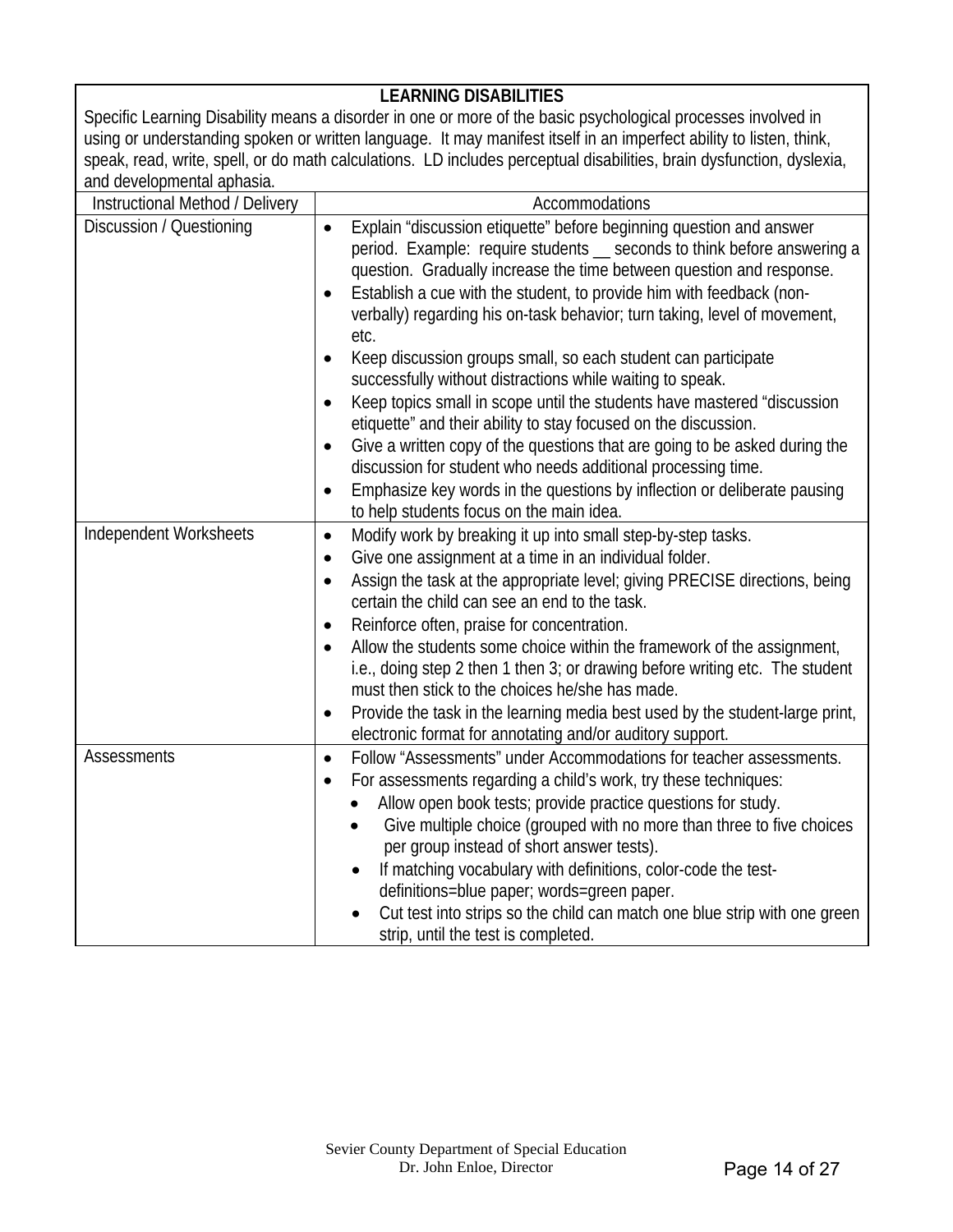| Centers<br>Include activities for various skill/ability levels.<br>$\bullet$<br>Provide a variety of types of work within the centers (chart making, maps,<br>$\bullet$<br>pictures, and graphs, etc.).<br>Give a teacher-made checklist (tailored to the student's possible "trouble"<br>$\bullet$<br>spots") to help the child self-monitor himself.<br>Provide closure at points along the way.<br>$\bullet$<br>Make the center full of purposeful and structured activities!<br>٠<br>Projects<br>Set mini-deadlines for the student, advising the students of exactly when<br>$\bullet$<br>assignments are due using mini-projects at first if necessary.<br>Develop a monitoring process, providing frequent feedback.<br>$\bullet$<br>Establish rewards for finished work and consequences for unfinished work<br>$\bullet$<br>using a student "contract" discussed with and agreed to by the student<br>prior to beginning the project.<br>Reports<br>Let some students do oral reports, could be done on an individual basis.<br>$\bullet$<br>Child gives report to a small group using a student-rating checklist.<br>$\bullet$<br>Accept written reports in a modified form, i.e., a series of illustrations or<br>$\bullet$<br>illustrations coupled with written work.<br>Have a student tape an oral report accompanied with a brief written<br>$\bullet$<br>outline.<br>Reading<br>Pre-Reading: Use materials that will tie into the student's prior knowledge<br>$\bullet$<br>of a related subject. Discuss new vocabulary and storyline.<br>Use "advance organizers" to help the child transfer and maintain new<br>skills.<br>Use reading material that is simpler; cue into main idea of specific<br>$\bullet$<br>passage. Ask short, concrete questions about paragraph.<br>Teach child options for figuring out new words: context clues, phonetic<br>$\bullet$<br>analysis, structural analysis or ask someone for help.<br>Provide deliberate use of visual aids/cues to help the student grasp the<br>٠<br>concept being taught.<br>Provide reading material in accessible format to student: larger print,<br>simpler format page, & electronic format for auditory support.<br>Color-code the text according to 5W questions. At first do this for the<br>student prior to the reading and discussion of the story, and then gradually<br>lead the students to find the main point themselves as they pre-read. If<br>coding is kept consistent, then the student will be able to<br>categorize/process information more independently and be able to respond<br>more quickly during the oral questioning period. (All WHO question |                                                                    |
|--------------------------------------------------------------------------------------------------------------------------------------------------------------------------------------------------------------------------------------------------------------------------------------------------------------------------------------------------------------------------------------------------------------------------------------------------------------------------------------------------------------------------------------------------------------------------------------------------------------------------------------------------------------------------------------------------------------------------------------------------------------------------------------------------------------------------------------------------------------------------------------------------------------------------------------------------------------------------------------------------------------------------------------------------------------------------------------------------------------------------------------------------------------------------------------------------------------------------------------------------------------------------------------------------------------------------------------------------------------------------------------------------------------------------------------------------------------------------------------------------------------------------------------------------------------------------------------------------------------------------------------------------------------------------------------------------------------------------------------------------------------------------------------------------------------------------------------------------------------------------------------------------------------------------------------------------------------------------------------------------------------------------------------------------------------------------------------------------------------------------------------------------------------------------------------------------------------------------------------------------------------------------------------------------------------------------------------------------------------------------------------------------------------------------------------------------------------------------------------------------------------------------------------------------------------------------------------------------------------------------------------------------------------|--------------------------------------------------------------------|
|                                                                                                                                                                                                                                                                                                                                                                                                                                                                                                                                                                                                                                                                                                                                                                                                                                                                                                                                                                                                                                                                                                                                                                                                                                                                                                                                                                                                                                                                                                                                                                                                                                                                                                                                                                                                                                                                                                                                                                                                                                                                                                                                                                                                                                                                                                                                                                                                                                                                                                                                                                                                                                                              |                                                                    |
|                                                                                                                                                                                                                                                                                                                                                                                                                                                                                                                                                                                                                                                                                                                                                                                                                                                                                                                                                                                                                                                                                                                                                                                                                                                                                                                                                                                                                                                                                                                                                                                                                                                                                                                                                                                                                                                                                                                                                                                                                                                                                                                                                                                                                                                                                                                                                                                                                                                                                                                                                                                                                                                              |                                                                    |
|                                                                                                                                                                                                                                                                                                                                                                                                                                                                                                                                                                                                                                                                                                                                                                                                                                                                                                                                                                                                                                                                                                                                                                                                                                                                                                                                                                                                                                                                                                                                                                                                                                                                                                                                                                                                                                                                                                                                                                                                                                                                                                                                                                                                                                                                                                                                                                                                                                                                                                                                                                                                                                                              |                                                                    |
|                                                                                                                                                                                                                                                                                                                                                                                                                                                                                                                                                                                                                                                                                                                                                                                                                                                                                                                                                                                                                                                                                                                                                                                                                                                                                                                                                                                                                                                                                                                                                                                                                                                                                                                                                                                                                                                                                                                                                                                                                                                                                                                                                                                                                                                                                                                                                                                                                                                                                                                                                                                                                                                              |                                                                    |
|                                                                                                                                                                                                                                                                                                                                                                                                                                                                                                                                                                                                                                                                                                                                                                                                                                                                                                                                                                                                                                                                                                                                                                                                                                                                                                                                                                                                                                                                                                                                                                                                                                                                                                                                                                                                                                                                                                                                                                                                                                                                                                                                                                                                                                                                                                                                                                                                                                                                                                                                                                                                                                                              |                                                                    |
|                                                                                                                                                                                                                                                                                                                                                                                                                                                                                                                                                                                                                                                                                                                                                                                                                                                                                                                                                                                                                                                                                                                                                                                                                                                                                                                                                                                                                                                                                                                                                                                                                                                                                                                                                                                                                                                                                                                                                                                                                                                                                                                                                                                                                                                                                                                                                                                                                                                                                                                                                                                                                                                              |                                                                    |
|                                                                                                                                                                                                                                                                                                                                                                                                                                                                                                                                                                                                                                                                                                                                                                                                                                                                                                                                                                                                                                                                                                                                                                                                                                                                                                                                                                                                                                                                                                                                                                                                                                                                                                                                                                                                                                                                                                                                                                                                                                                                                                                                                                                                                                                                                                                                                                                                                                                                                                                                                                                                                                                              |                                                                    |
|                                                                                                                                                                                                                                                                                                                                                                                                                                                                                                                                                                                                                                                                                                                                                                                                                                                                                                                                                                                                                                                                                                                                                                                                                                                                                                                                                                                                                                                                                                                                                                                                                                                                                                                                                                                                                                                                                                                                                                                                                                                                                                                                                                                                                                                                                                                                                                                                                                                                                                                                                                                                                                                              |                                                                    |
|                                                                                                                                                                                                                                                                                                                                                                                                                                                                                                                                                                                                                                                                                                                                                                                                                                                                                                                                                                                                                                                                                                                                                                                                                                                                                                                                                                                                                                                                                                                                                                                                                                                                                                                                                                                                                                                                                                                                                                                                                                                                                                                                                                                                                                                                                                                                                                                                                                                                                                                                                                                                                                                              |                                                                    |
|                                                                                                                                                                                                                                                                                                                                                                                                                                                                                                                                                                                                                                                                                                                                                                                                                                                                                                                                                                                                                                                                                                                                                                                                                                                                                                                                                                                                                                                                                                                                                                                                                                                                                                                                                                                                                                                                                                                                                                                                                                                                                                                                                                                                                                                                                                                                                                                                                                                                                                                                                                                                                                                              |                                                                    |
|                                                                                                                                                                                                                                                                                                                                                                                                                                                                                                                                                                                                                                                                                                                                                                                                                                                                                                                                                                                                                                                                                                                                                                                                                                                                                                                                                                                                                                                                                                                                                                                                                                                                                                                                                                                                                                                                                                                                                                                                                                                                                                                                                                                                                                                                                                                                                                                                                                                                                                                                                                                                                                                              |                                                                    |
|                                                                                                                                                                                                                                                                                                                                                                                                                                                                                                                                                                                                                                                                                                                                                                                                                                                                                                                                                                                                                                                                                                                                                                                                                                                                                                                                                                                                                                                                                                                                                                                                                                                                                                                                                                                                                                                                                                                                                                                                                                                                                                                                                                                                                                                                                                                                                                                                                                                                                                                                                                                                                                                              |                                                                    |
|                                                                                                                                                                                                                                                                                                                                                                                                                                                                                                                                                                                                                                                                                                                                                                                                                                                                                                                                                                                                                                                                                                                                                                                                                                                                                                                                                                                                                                                                                                                                                                                                                                                                                                                                                                                                                                                                                                                                                                                                                                                                                                                                                                                                                                                                                                                                                                                                                                                                                                                                                                                                                                                              |                                                                    |
|                                                                                                                                                                                                                                                                                                                                                                                                                                                                                                                                                                                                                                                                                                                                                                                                                                                                                                                                                                                                                                                                                                                                                                                                                                                                                                                                                                                                                                                                                                                                                                                                                                                                                                                                                                                                                                                                                                                                                                                                                                                                                                                                                                                                                                                                                                                                                                                                                                                                                                                                                                                                                                                              |                                                                    |
|                                                                                                                                                                                                                                                                                                                                                                                                                                                                                                                                                                                                                                                                                                                                                                                                                                                                                                                                                                                                                                                                                                                                                                                                                                                                                                                                                                                                                                                                                                                                                                                                                                                                                                                                                                                                                                                                                                                                                                                                                                                                                                                                                                                                                                                                                                                                                                                                                                                                                                                                                                                                                                                              |                                                                    |
|                                                                                                                                                                                                                                                                                                                                                                                                                                                                                                                                                                                                                                                                                                                                                                                                                                                                                                                                                                                                                                                                                                                                                                                                                                                                                                                                                                                                                                                                                                                                                                                                                                                                                                                                                                                                                                                                                                                                                                                                                                                                                                                                                                                                                                                                                                                                                                                                                                                                                                                                                                                                                                                              |                                                                    |
|                                                                                                                                                                                                                                                                                                                                                                                                                                                                                                                                                                                                                                                                                                                                                                                                                                                                                                                                                                                                                                                                                                                                                                                                                                                                                                                                                                                                                                                                                                                                                                                                                                                                                                                                                                                                                                                                                                                                                                                                                                                                                                                                                                                                                                                                                                                                                                                                                                                                                                                                                                                                                                                              |                                                                    |
|                                                                                                                                                                                                                                                                                                                                                                                                                                                                                                                                                                                                                                                                                                                                                                                                                                                                                                                                                                                                                                                                                                                                                                                                                                                                                                                                                                                                                                                                                                                                                                                                                                                                                                                                                                                                                                                                                                                                                                                                                                                                                                                                                                                                                                                                                                                                                                                                                                                                                                                                                                                                                                                              |                                                                    |
|                                                                                                                                                                                                                                                                                                                                                                                                                                                                                                                                                                                                                                                                                                                                                                                                                                                                                                                                                                                                                                                                                                                                                                                                                                                                                                                                                                                                                                                                                                                                                                                                                                                                                                                                                                                                                                                                                                                                                                                                                                                                                                                                                                                                                                                                                                                                                                                                                                                                                                                                                                                                                                                              |                                                                    |
|                                                                                                                                                                                                                                                                                                                                                                                                                                                                                                                                                                                                                                                                                                                                                                                                                                                                                                                                                                                                                                                                                                                                                                                                                                                                                                                                                                                                                                                                                                                                                                                                                                                                                                                                                                                                                                                                                                                                                                                                                                                                                                                                                                                                                                                                                                                                                                                                                                                                                                                                                                                                                                                              |                                                                    |
|                                                                                                                                                                                                                                                                                                                                                                                                                                                                                                                                                                                                                                                                                                                                                                                                                                                                                                                                                                                                                                                                                                                                                                                                                                                                                                                                                                                                                                                                                                                                                                                                                                                                                                                                                                                                                                                                                                                                                                                                                                                                                                                                                                                                                                                                                                                                                                                                                                                                                                                                                                                                                                                              |                                                                    |
|                                                                                                                                                                                                                                                                                                                                                                                                                                                                                                                                                                                                                                                                                                                                                                                                                                                                                                                                                                                                                                                                                                                                                                                                                                                                                                                                                                                                                                                                                                                                                                                                                                                                                                                                                                                                                                                                                                                                                                                                                                                                                                                                                                                                                                                                                                                                                                                                                                                                                                                                                                                                                                                              |                                                                    |
|                                                                                                                                                                                                                                                                                                                                                                                                                                                                                                                                                                                                                                                                                                                                                                                                                                                                                                                                                                                                                                                                                                                                                                                                                                                                                                                                                                                                                                                                                                                                                                                                                                                                                                                                                                                                                                                                                                                                                                                                                                                                                                                                                                                                                                                                                                                                                                                                                                                                                                                                                                                                                                                              |                                                                    |
|                                                                                                                                                                                                                                                                                                                                                                                                                                                                                                                                                                                                                                                                                                                                                                                                                                                                                                                                                                                                                                                                                                                                                                                                                                                                                                                                                                                                                                                                                                                                                                                                                                                                                                                                                                                                                                                                                                                                                                                                                                                                                                                                                                                                                                                                                                                                                                                                                                                                                                                                                                                                                                                              |                                                                    |
|                                                                                                                                                                                                                                                                                                                                                                                                                                                                                                                                                                                                                                                                                                                                                                                                                                                                                                                                                                                                                                                                                                                                                                                                                                                                                                                                                                                                                                                                                                                                                                                                                                                                                                                                                                                                                                                                                                                                                                                                                                                                                                                                                                                                                                                                                                                                                                                                                                                                                                                                                                                                                                                              |                                                                    |
|                                                                                                                                                                                                                                                                                                                                                                                                                                                                                                                                                                                                                                                                                                                                                                                                                                                                                                                                                                                                                                                                                                                                                                                                                                                                                                                                                                                                                                                                                                                                                                                                                                                                                                                                                                                                                                                                                                                                                                                                                                                                                                                                                                                                                                                                                                                                                                                                                                                                                                                                                                                                                                                              |                                                                    |
|                                                                                                                                                                                                                                                                                                                                                                                                                                                                                                                                                                                                                                                                                                                                                                                                                                                                                                                                                                                                                                                                                                                                                                                                                                                                                                                                                                                                                                                                                                                                                                                                                                                                                                                                                                                                                                                                                                                                                                                                                                                                                                                                                                                                                                                                                                                                                                                                                                                                                                                                                                                                                                                              |                                                                    |
|                                                                                                                                                                                                                                                                                                                                                                                                                                                                                                                                                                                                                                                                                                                                                                                                                                                                                                                                                                                                                                                                                                                                                                                                                                                                                                                                                                                                                                                                                                                                                                                                                                                                                                                                                                                                                                                                                                                                                                                                                                                                                                                                                                                                                                                                                                                                                                                                                                                                                                                                                                                                                                                              |                                                                    |
|                                                                                                                                                                                                                                                                                                                                                                                                                                                                                                                                                                                                                                                                                                                                                                                                                                                                                                                                                                                                                                                                                                                                                                                                                                                                                                                                                                                                                                                                                                                                                                                                                                                                                                                                                                                                                                                                                                                                                                                                                                                                                                                                                                                                                                                                                                                                                                                                                                                                                                                                                                                                                                                              |                                                                    |
|                                                                                                                                                                                                                                                                                                                                                                                                                                                                                                                                                                                                                                                                                                                                                                                                                                                                                                                                                                                                                                                                                                                                                                                                                                                                                                                                                                                                                                                                                                                                                                                                                                                                                                                                                                                                                                                                                                                                                                                                                                                                                                                                                                                                                                                                                                                                                                                                                                                                                                                                                                                                                                                              |                                                                    |
|                                                                                                                                                                                                                                                                                                                                                                                                                                                                                                                                                                                                                                                                                                                                                                                                                                                                                                                                                                                                                                                                                                                                                                                                                                                                                                                                                                                                                                                                                                                                                                                                                                                                                                                                                                                                                                                                                                                                                                                                                                                                                                                                                                                                                                                                                                                                                                                                                                                                                                                                                                                                                                                              |                                                                    |
|                                                                                                                                                                                                                                                                                                                                                                                                                                                                                                                                                                                                                                                                                                                                                                                                                                                                                                                                                                                                                                                                                                                                                                                                                                                                                                                                                                                                                                                                                                                                                                                                                                                                                                                                                                                                                                                                                                                                                                                                                                                                                                                                                                                                                                                                                                                                                                                                                                                                                                                                                                                                                                                              |                                                                    |
|                                                                                                                                                                                                                                                                                                                                                                                                                                                                                                                                                                                                                                                                                                                                                                                                                                                                                                                                                                                                                                                                                                                                                                                                                                                                                                                                                                                                                                                                                                                                                                                                                                                                                                                                                                                                                                                                                                                                                                                                                                                                                                                                                                                                                                                                                                                                                                                                                                                                                                                                                                                                                                                              |                                                                    |
|                                                                                                                                                                                                                                                                                                                                                                                                                                                                                                                                                                                                                                                                                                                                                                                                                                                                                                                                                                                                                                                                                                                                                                                                                                                                                                                                                                                                                                                                                                                                                                                                                                                                                                                                                                                                                                                                                                                                                                                                                                                                                                                                                                                                                                                                                                                                                                                                                                                                                                                                                                                                                                                              |                                                                    |
|                                                                                                                                                                                                                                                                                                                                                                                                                                                                                                                                                                                                                                                                                                                                                                                                                                                                                                                                                                                                                                                                                                                                                                                                                                                                                                                                                                                                                                                                                                                                                                                                                                                                                                                                                                                                                                                                                                                                                                                                                                                                                                                                                                                                                                                                                                                                                                                                                                                                                                                                                                                                                                                              |                                                                    |
|                                                                                                                                                                                                                                                                                                                                                                                                                                                                                                                                                                                                                                                                                                                                                                                                                                                                                                                                                                                                                                                                                                                                                                                                                                                                                                                                                                                                                                                                                                                                                                                                                                                                                                                                                                                                                                                                                                                                                                                                                                                                                                                                                                                                                                                                                                                                                                                                                                                                                                                                                                                                                                                              |                                                                    |
|                                                                                                                                                                                                                                                                                                                                                                                                                                                                                                                                                                                                                                                                                                                                                                                                                                                                                                                                                                                                                                                                                                                                                                                                                                                                                                                                                                                                                                                                                                                                                                                                                                                                                                                                                                                                                                                                                                                                                                                                                                                                                                                                                                                                                                                                                                                                                                                                                                                                                                                                                                                                                                                              | answers are in red, all WHERE question answers are in green, etc.) |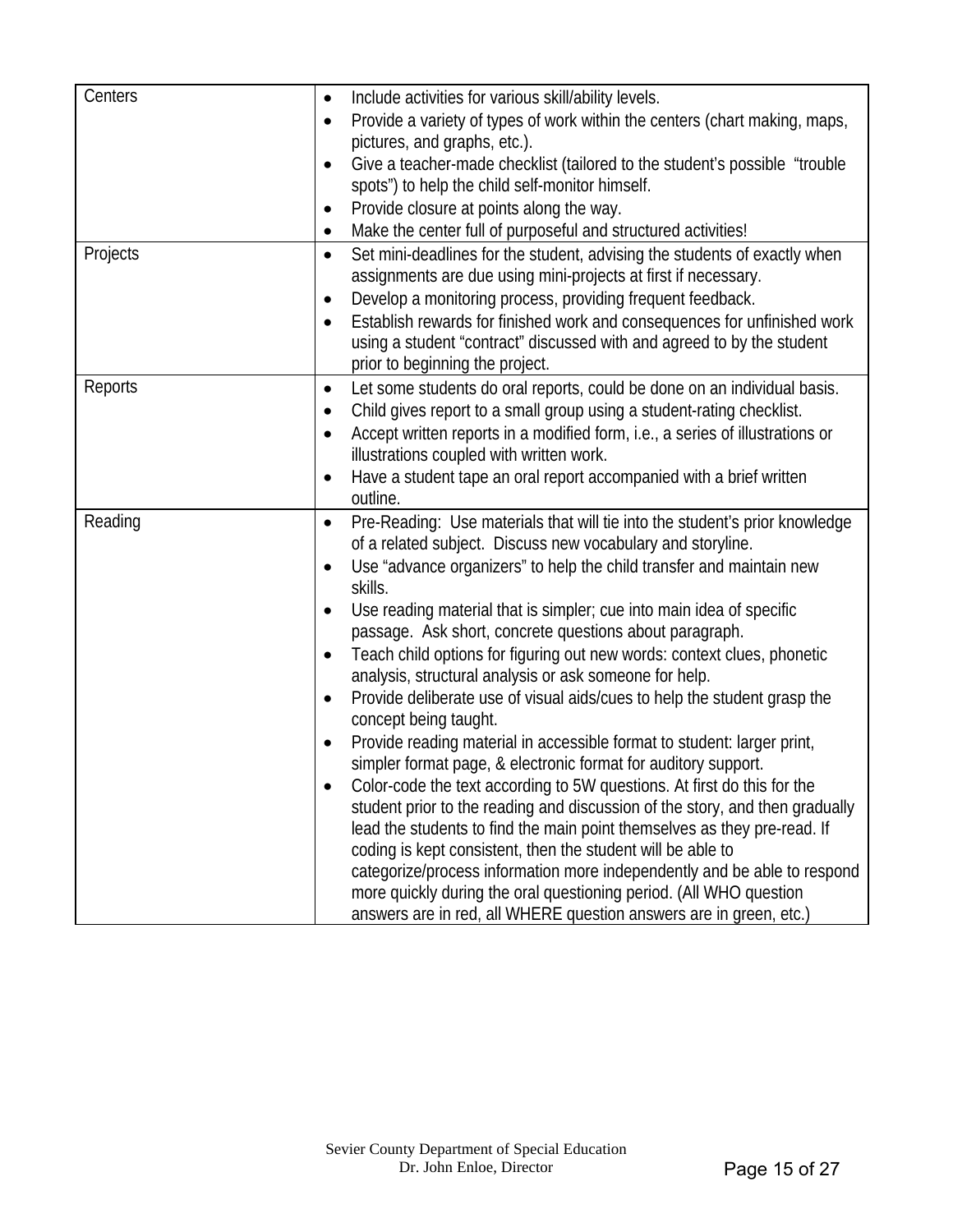| Writing     |                                                                                                                                                                                                                          |
|-------------|--------------------------------------------------------------------------------------------------------------------------------------------------------------------------------------------------------------------------|
|             | Offer story starters to promote creative writing.<br>$\bullet$                                                                                                                                                           |
|             | Provide a "sample" of what the finished paper should look like.<br>$\bullet$                                                                                                                                             |
|             | Omit assignments that require copying in a timed situation.                                                                                                                                                              |
|             |                                                                                                                                                                                                                          |
|             | Use graphic organizers-Venn diagram, web, brainstorm sheet, etc., to help<br>$\bullet$<br>organize student's thoughts. Could use Kidspiration or Inspiration for the<br>organizers.                                      |
|             | Add editing support through spell checkers, grammar checkers, and text to<br>speech support.                                                                                                                             |
|             | For students with speed, legibility, and spelling difficulties, consider the use<br>of a keyboard-based solution consisting of a standalone keyboard or<br>computer with a word processor and a word prediction program. |
|             | For students requiring semantic support, use sentence part strips until they<br>$\bullet$<br>learn the components of a complete thought.                                                                                 |
|             | For students requiring semantic support, consider giving the student a<br>$\bullet$<br>color-coded grid that contains the main components of a complete                                                                  |
|             | sentence. Student's sentence must contain each component before being<br>finished.                                                                                                                                       |
| Drawing     | If fine motor skills are a weakness, use larger sized implements and/or<br>$\bullet$<br>grasps.                                                                                                                          |
|             | If having trouble with letter formation, allow student to use a teacher-made<br>stencil: practicing letter shape, size, and pencil strokes.                                                                              |
|             | Provide feedback as going through the process, allowing extra time to<br>$\bullet$<br>complete the work.                                                                                                                 |
| Note-taking | Start with partially-completed teacher-made "samples," giving the student<br>$\bullet$<br>plenty of guided practice.                                                                                                     |
|             | Teach outlining using skeletal outlines within many software word<br>processing programs such as Kidspiration or Inspiration.                                                                                            |
|             | Teach child how to highlight main ideas in written passages and                                                                                                                                                          |
|             | paraphrase information.                                                                                                                                                                                                  |
|             | Look for "clues", i.e., The main point is; This is important because; The                                                                                                                                                |
|             | lesson is                                                                                                                                                                                                                |
|             | Provide students with an outline of the material so they are responsible for<br>$\bullet$<br>details and clarifications, not entire content.                                                                             |
|             | Provide written record of lesson prior to the lecture so students with                                                                                                                                                   |
|             | dyslexia or those with several processing difficulties can use a marker to                                                                                                                                               |
|             | highlight points in lecture, but can focus on the teacher's lecture not the                                                                                                                                              |
|             | recording of the information.                                                                                                                                                                                            |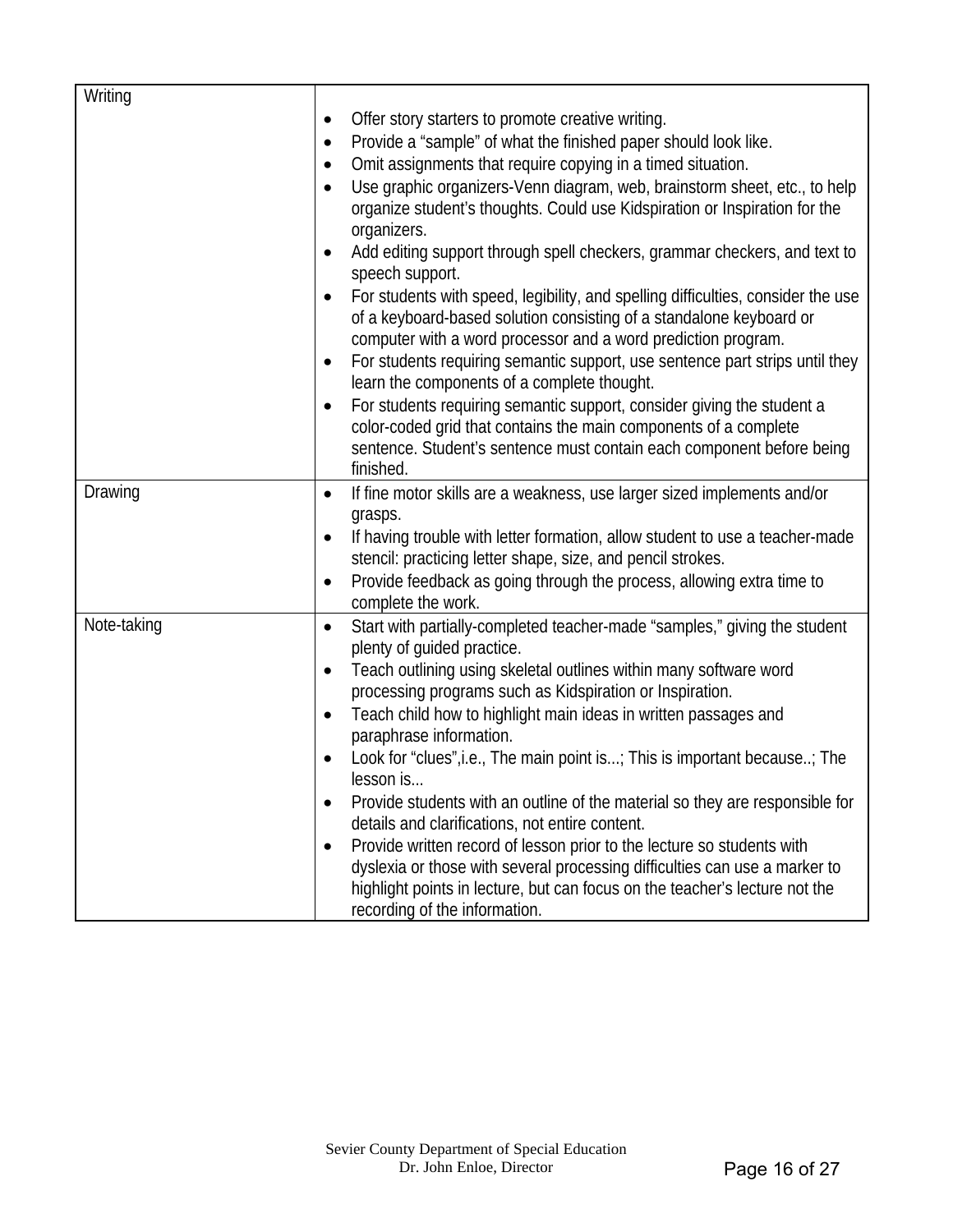| Groups        | Foster student "interdependence" within groups-natural support systems<br>$\bullet$<br>("buddies") within a larger group. |
|---------------|---------------------------------------------------------------------------------------------------------------------------|
|               |                                                                                                                           |
|               | In the beginning, involve the student in small group activities (one to two<br>$\bullet$                                  |
|               | other children) that he/she will be successful in.                                                                        |
|               | Provide direct instruction in "group processes."<br>$\bullet$                                                             |
|               | Prepare the group members to include and help the student.<br>$\bullet$                                                   |
|               | Provide structure within the group by stating the goal, objectives and tasks,<br>$\bullet$                                |
|               | and listing the necessary steps to accomplish this goal.                                                                  |
| Presentations | For the teacher-use a variety of instructional techniques when giving<br>$\bullet$                                        |
|               | presentations to students.                                                                                                |
|               | Allow other non-traditional presentation forms for self-expression (if verbal<br>$\bullet$                                |
|               | is not appropriate) i.e., puppet play, clay work, paintings, drawings, etc.                                               |
|               | Follow a teacher-made "presentation checklist."<br>$\bullet$                                                              |
|               | Demonstrate and model presentation techniques.<br>$\bullet$                                                               |
|               | Break the presentation into small, logical, naturally progressing<br>$\bullet$                                            |
|               | components for the student to follow.                                                                                     |
|               | Preferential seating.<br>$\bullet$                                                                                        |
|               |                                                                                                                           |
| Computers     | Present the skills that need to be applied into manageable chunks for the<br>$\bullet$                                    |
|               | student.                                                                                                                  |
|               | Allow the student plenty of time to "over-learn" task through repeated drills<br>$\bullet$                                |
|               | before moving onto a new task. This applies to software applications as                                                   |
|               | well.                                                                                                                     |
|               | Group like tasks together, so that the student will be able to use his/her                                                |
|               | tendency to "over-generalize" to help him/her learn a new skill.                                                          |
|               | Give students short sequences of "instruction-practice-seat work" with lots                                               |
|               | of guided practice.                                                                                                       |
|               | After the child understands the desired outcome for a specific software                                                   |
|               | application, guide the student through "short cuts," use of different                                                     |
|               | "function keys," etc., with the goal of minimizing the number of steps                                                    |
|               | required for the student.                                                                                                 |
|               | Use headphones and appropriate volume to ensure clear sound                                                               |
|               | representation, especially for reading and phonics programs.                                                              |
|               | * If the accommodations do not seem appropriate for the student, remember to check other disability areas.                |
|               |                                                                                                                           |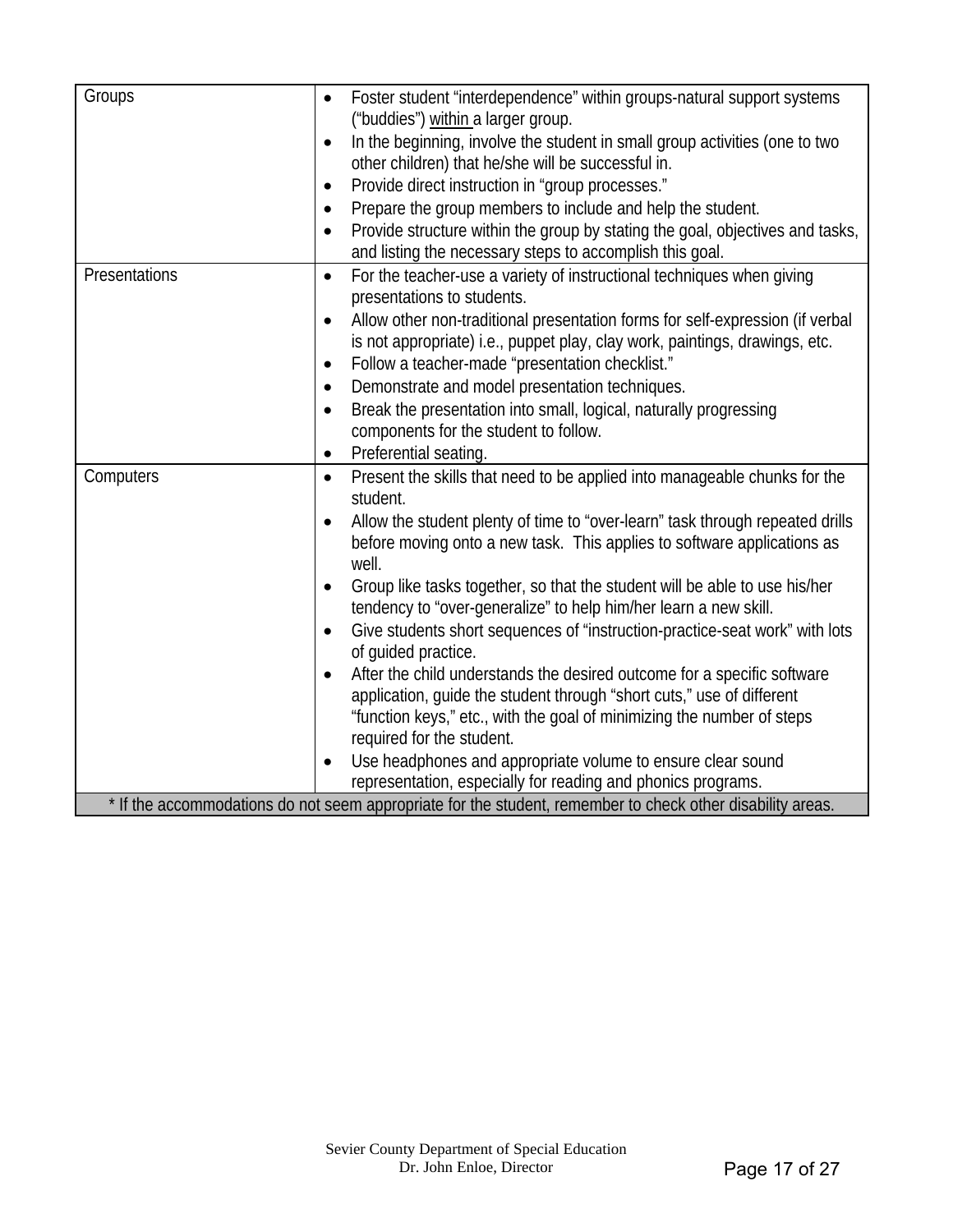|                                                                                                             | <b>Mental Retardation</b>                                                                          |  |
|-------------------------------------------------------------------------------------------------------------|----------------------------------------------------------------------------------------------------|--|
| Intellectual disabilities refers to significantly sub-average general intellectual functioning which exists |                                                                                                    |  |
| concurrently with deficits in adaptive that adversely affect educational performance and is manifested      |                                                                                                    |  |
|                                                                                                             | during the developmental period.                                                                   |  |
| Instructional                                                                                               | Accommodations                                                                                     |  |
| Method /                                                                                                    |                                                                                                    |  |
| Delivery                                                                                                    |                                                                                                    |  |
| Discussion /                                                                                                | Prepare the child with several reminders before calling on him/her.<br>$\bullet$                   |  |
| Questioning                                                                                                 | Give directions in a mode other than solely auditory.                                              |  |
|                                                                                                             | Demonstrate/model/act out instructions.                                                            |  |
|                                                                                                             | Break lessons into smaller segments; use hands on activities and concrete                          |  |
|                                                                                                             | learning to supplement discussion.                                                                 |  |
| Independent                                                                                                 | Rewrite directions at a more appropriate reading level.<br>$\bullet$                               |  |
| Worksheets                                                                                                  | Limit the number of problems on a page.                                                            |  |
|                                                                                                             | Worksheets should be visually simple, without lots of extra drawings                               |  |
|                                                                                                             | or crowded problems.                                                                               |  |
|                                                                                                             | Cover sections of worksheets or cut sheets and give students only one<br>section at a time.        |  |
| <b>Assessments</b>                                                                                          | Collaborate with special educators to rewrite the tests for students (shorter                      |  |
|                                                                                                             | $\bullet$<br>sentences, simpler vocabulary, easier to read format).                                |  |
|                                                                                                             | Suggestions: Avoid handwritten tests, give word banks, & enlarge print.                            |  |
|                                                                                                             | Provide choice in the method students will use to demonstrate their knowledge of                   |  |
|                                                                                                             | the concepts.                                                                                      |  |
|                                                                                                             | Alter the time limits for tests; if necessary break the testing into segments, testing             |  |
|                                                                                                             | over many days.                                                                                    |  |
| Centers                                                                                                     | Tape-records directions or have peers deliver directions.<br>$\bullet$                             |  |
|                                                                                                             | Have in place a clear road map for the child to follow. Sequence of steps precisely                |  |
|                                                                                                             | given to him.                                                                                      |  |
|                                                                                                             | Change steps w/in the center, eliminating multi-level tasks when needed.                           |  |
|                                                                                                             | Place self-checking and self-rewarding activities after each step to motivate the                  |  |
|                                                                                                             | student.                                                                                           |  |
| Projects                                                                                                    | Provide a sample of the finished product before beginning an activity.                             |  |
|                                                                                                             | Give written and/or picture instructions of the steps to be followed to complete the               |  |
|                                                                                                             | task.                                                                                              |  |
|                                                                                                             | Have a list of items to complete on the desk.                                                      |  |
|                                                                                                             | Have students come in early to go over the day plan for the project in a quiet,                    |  |
|                                                                                                             | uninterrupted setting.                                                                             |  |
| Reports                                                                                                     | Develop a print outline of the main points the child should cover in the report, with<br>$\bullet$ |  |
|                                                                                                             | blanks to be filled in as he finds the information in the reference materials.                     |  |
|                                                                                                             | Allow students to dictate responses.                                                               |  |
|                                                                                                             | Provide a scribe.                                                                                  |  |
|                                                                                                             | Encourage the child to use assistive technology to work on his report.                             |  |

#### **Mental Retardation**

Intellectual disabilities refers to significantly sub-average general intellectual functioning which exists concurrently with deficits in adaptive that adversely affect educational performance and is manifested during the developmental period. Instructional | accommodations

> Sevier County Department of Special Education Dr. John Enloe, Director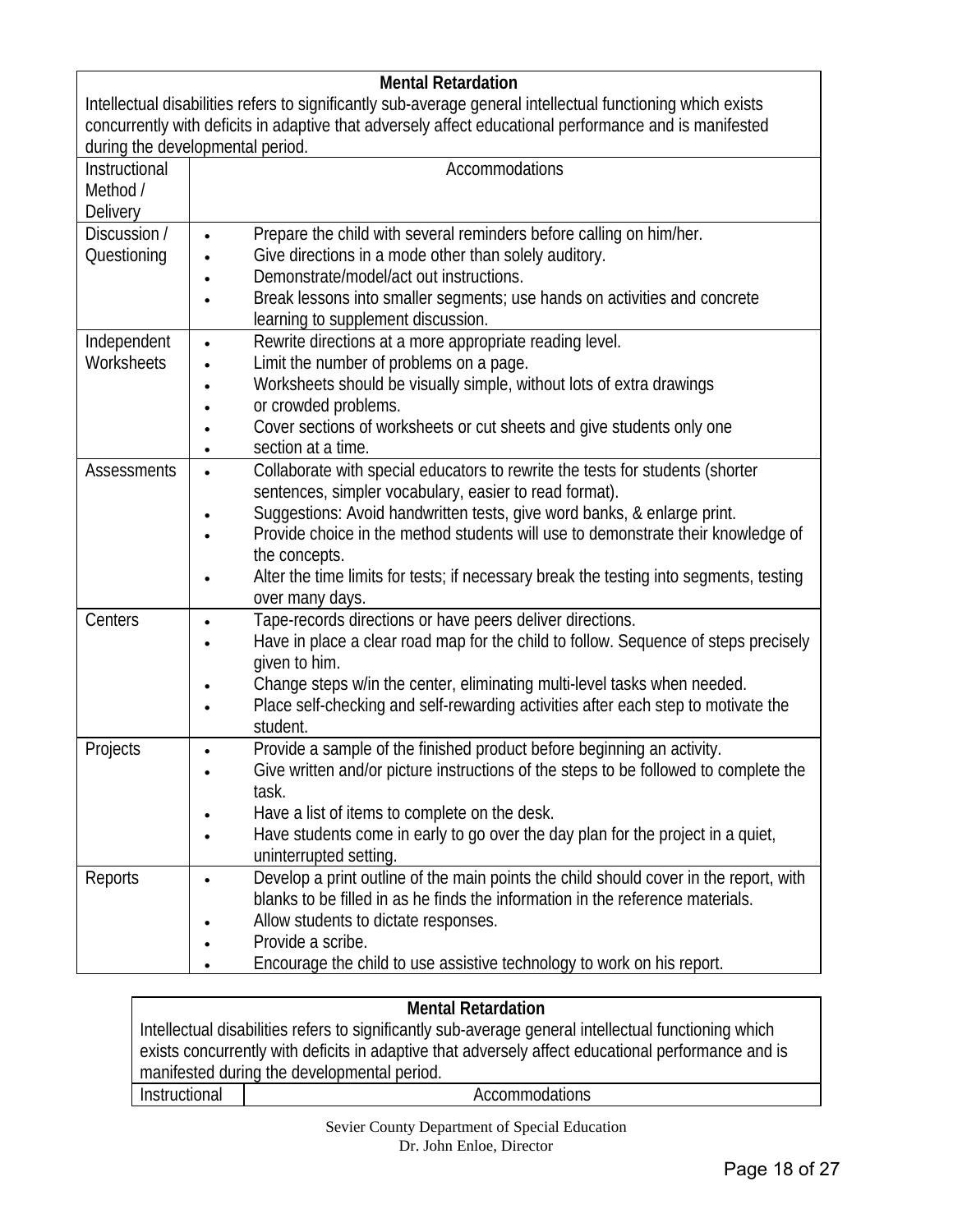| Method /        |           |                                                                                 |
|-----------------|-----------|---------------------------------------------------------------------------------|
| <b>Delivery</b> |           |                                                                                 |
| Reading         | $\bullet$ | Use "pre-reading activities"-- verbally giving the child an overview of         |
|                 |           | the story; linking to other experiences.                                        |
|                 |           | Get high interest/low vocabulary books that parallel the topics discussed       |
|                 |           | and texts used in the class.                                                    |
|                 |           | Other methods: cloze, mirror, and VAKT reading; graphic organizers,             |
|                 |           | webs, Venn, storyboards.                                                        |
|                 | $\bullet$ | Vary amount/type of assistance: peer buddies, peer and crossage tutors,         |
|                 |           | computers.                                                                      |
| Writing         | $\bullet$ | Permit different types of writing output- plays, picture stories with captions, |
|                 |           | and filmstrips.                                                                 |
|                 | $\bullet$ | Make lists and charts of vocabulary, parts of speech, acceptable works,         |
|                 |           | and display for reference.                                                      |
|                 |           | Use pre-writing activities while reviewing papers containing: introduction,     |
|                 |           | body, and conclusion.                                                           |
|                 |           | Give "jump starts"-titles for work with corresponding word banks; also use      |
|                 |           | computer applications.                                                          |
| Drawing         | $\bullet$ | See computers for computer aided drawing applications.                          |
|                 | $\bullet$ | Useful aids: chalk holders, pencil grippers, FAT markers, pencils, crayons,     |
|                 |           | and stamps/ stamp pads.                                                         |
|                 | $\bullet$ | Allow tracing of desired objects using a much more simplified picture.          |
|                 |           | Offer praise for effort as these efforts reach a closer approximation to the    |
|                 |           | desired output.                                                                 |
| Groups          | $\bullet$ | Smaller groups, simplify task directions, stand nearby, and use a variety       |
|                 |           | of levels of materials for the group.                                           |
|                 | $\bullet$ | Adapt the extent the learner is actively involved in the group-i.e.,            |
|                 |           | geography-student could hold the globe while the others are pointing out        |
|                 |           | locations for the student.                                                      |
|                 |           | Find one or two daily items the included child can do without support           |
|                 |           | (room jobs, choosing whose turn it is, etc.) so he can be a member of the       |
|                 |           | group without relying on teacher support.                                       |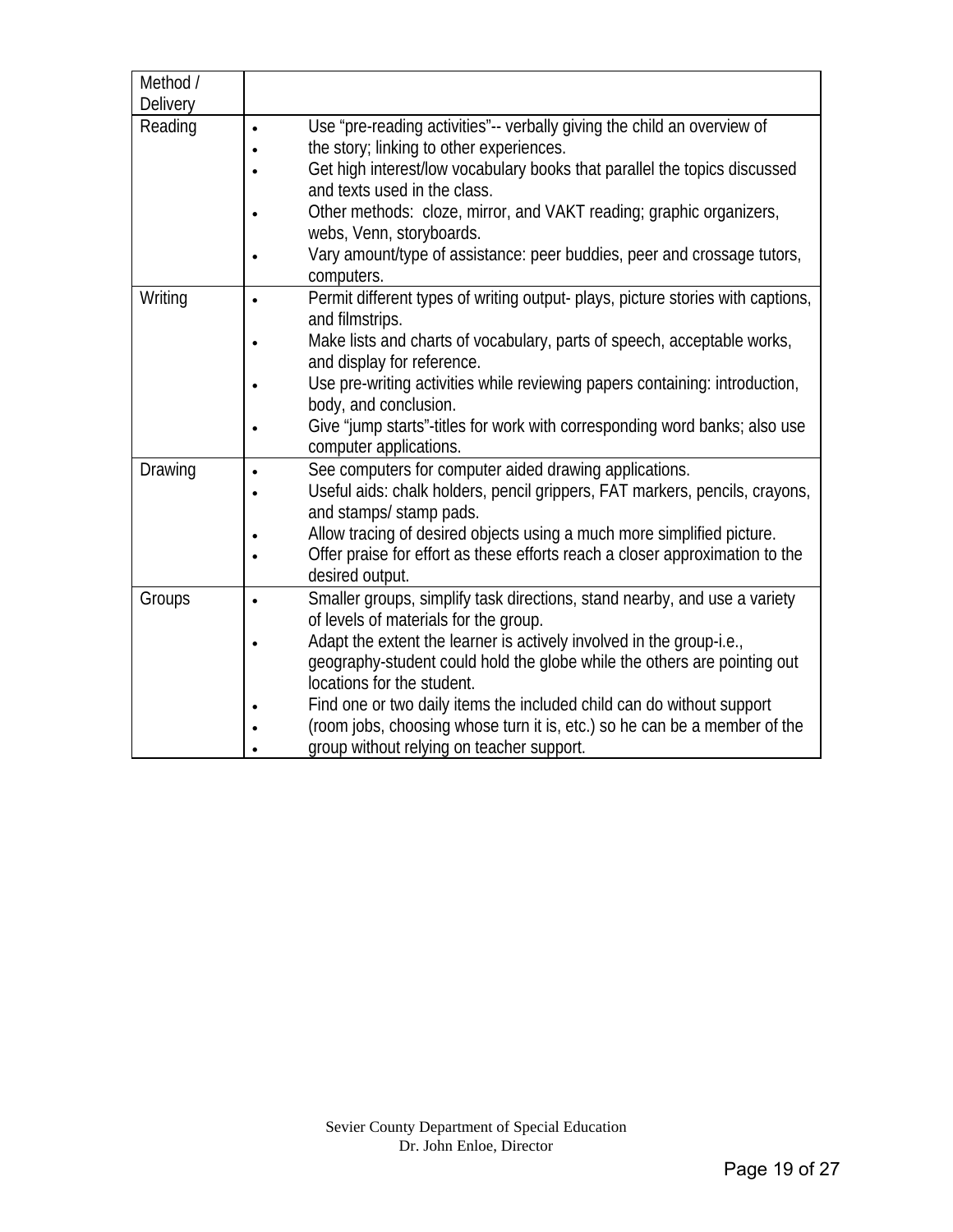| <b>Mental Retardation</b>                                                                            |                                                                                                    |  |  |
|------------------------------------------------------------------------------------------------------|----------------------------------------------------------------------------------------------------|--|--|
| Intellectual disabilities refers to significantly sub-average general intellectual functioning which |                                                                                                    |  |  |
|                                                                                                      | exists concurrently with deficits in adaptive that adversely affect educational performance and is |  |  |
|                                                                                                      | manifested during the developmental period.                                                        |  |  |
| Instructional                                                                                        | Accommodations                                                                                     |  |  |
| Method /                                                                                             |                                                                                                    |  |  |
| Delivery                                                                                             |                                                                                                    |  |  |
| Note-taking                                                                                          | Allow use of tape recorders or assistive technology devices (see<br>$\bullet$                      |  |  |
|                                                                                                      | computers).                                                                                        |  |  |
|                                                                                                      | Give to student greatly-simplified, teacher-generated written notes and<br>$\bullet$               |  |  |
|                                                                                                      | outlines, having the student highlight important concepts.                                         |  |  |
|                                                                                                      | Team student with another student to "spot check" child's notes for gaps                           |  |  |
|                                                                                                      | in information; to help clarify confusing relationships between facts; and to                      |  |  |
|                                                                                                      | get rid of unnecessary, unimportant information.                                                   |  |  |
|                                                                                                      | Give child plenty of verbal cues ahead of time to help teach the child that                        |  |  |
|                                                                                                      | this is information to write down.                                                                 |  |  |
| Presentation                                                                                         | Have students repeat instructions given by the teacher back to the<br>$\bullet$                    |  |  |
|                                                                                                      | teacher before beginning the task.                                                                 |  |  |
|                                                                                                      | Speak slower and avoid giving directions or speaking when not directly                             |  |  |
|                                                                                                      | facing the class.                                                                                  |  |  |
|                                                                                                      | Simplify task direction: write major points or content outline on the board,<br>$\bullet$          |  |  |
|                                                                                                      | for child put sticky notes on desk.                                                                |  |  |
|                                                                                                      | Teach using multi-sensory techniques; repeat key material; tie in with                             |  |  |
|                                                                                                      | previous experience; monitor frequently.                                                           |  |  |
| Computers                                                                                            | Writing-use word prediction software (for students with problems with<br>$\bullet$                 |  |  |
|                                                                                                      | word recall or spelling).                                                                          |  |  |
|                                                                                                      | Writing-edit child's work with word processor, making corrections on their<br>$\bullet$            |  |  |
|                                                                                                      | disk. Use portable keyboards.                                                                      |  |  |
|                                                                                                      | ?Note-taking- Have notes read by a voice synthesizer; use OCR (optical                             |  |  |
|                                                                                                      | character recognition) using a scanner.                                                            |  |  |
|                                                                                                      | ?Drawing-Use computer-generated clip art, graphic images (i.e. photos),                            |  |  |
|                                                                                                      | etc. to supplement student's work.                                                                 |  |  |
| * If the accommodations do not seem appropriate for the student, remember to check other             |                                                                                                    |  |  |
| disability areas.                                                                                    |                                                                                                    |  |  |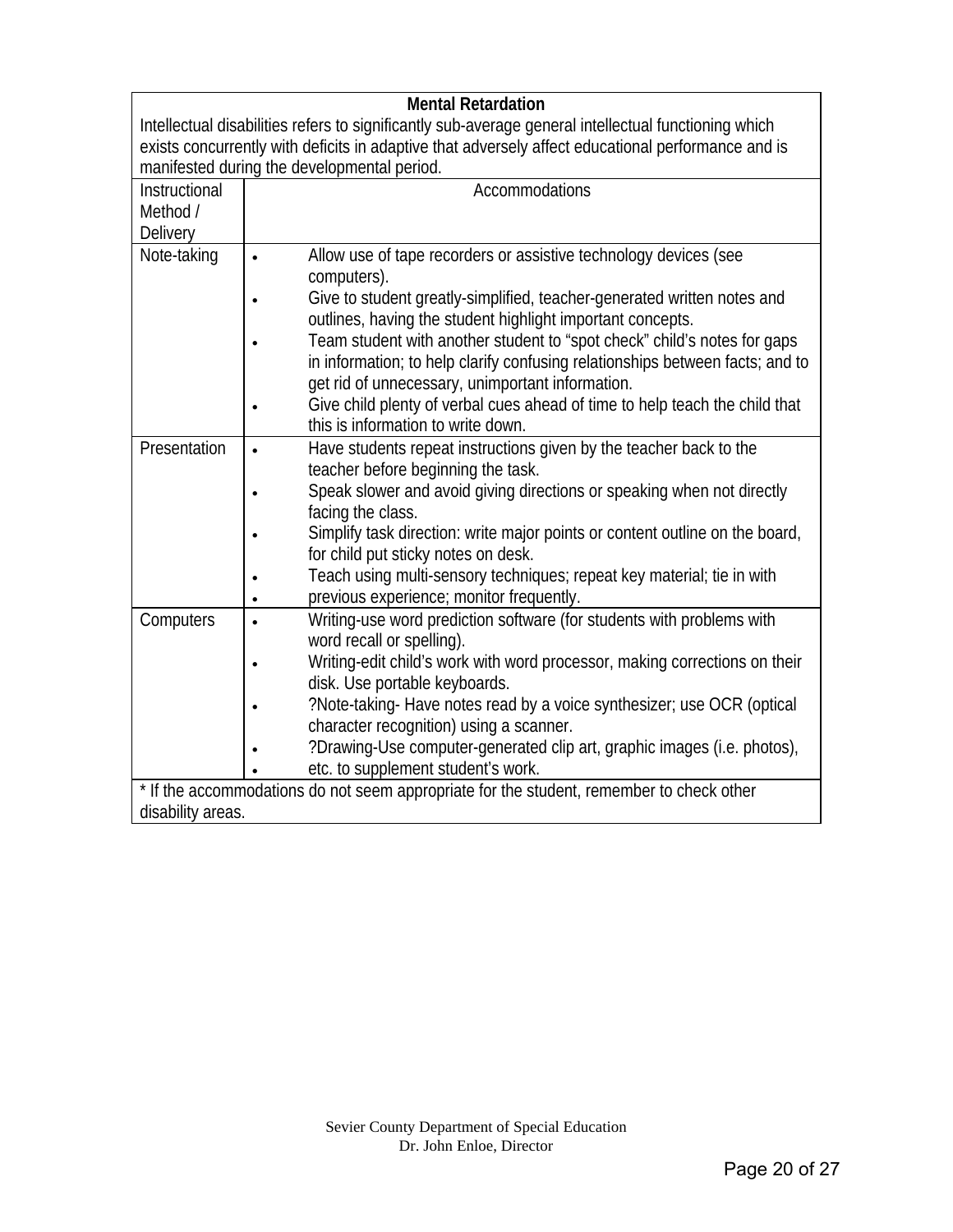| <b>SPEECH-LANGUAGE IMPAIRMENT</b>                                                                                       |                                                                                                         |  |
|-------------------------------------------------------------------------------------------------------------------------|---------------------------------------------------------------------------------------------------------|--|
| A speech-language impairment is a communication skill, which differs so significantly in manner or content from that    |                                                                                                         |  |
| of peers that it is apparent, disrupts communication or affects emotional, social, intellectual, or educational growth. |                                                                                                         |  |
| The impairment may range from mild to profound and it may be congenital or acquired. A speech-language                  |                                                                                                         |  |
|                                                                                                                         | impairment refers to impairment in the areas of articulation, fluency, voice, and/or language.          |  |
| Instructional Method /                                                                                                  | Accommodations                                                                                          |  |
| <b>Delivery</b>                                                                                                         |                                                                                                         |  |
| Discussion /                                                                                                            | Keep questions brief and to the point.                                                                  |  |
| Questioning                                                                                                             | Ask only one question at a time.                                                                        |  |
|                                                                                                                         | Give a written copy of questions that will be asked during the discussion for student                   |  |
|                                                                                                                         | who needs additional processing time.                                                                   |  |
|                                                                                                                         | Have the student read ahead on a subject that will be discussed to become familiar<br>$\bullet$         |  |
|                                                                                                                         | with new vocabulary/concepts that will be presented during the discussion.                              |  |
|                                                                                                                         | Encourage use of complete sentences when answering questions.                                           |  |
|                                                                                                                         | Before discussing new information, list key vocabulary on the board.                                    |  |
|                                                                                                                         | Emphasize key words in the discussion by inflection or deliberate pausing to help                       |  |
|                                                                                                                         | students focus on the main idea.                                                                        |  |
|                                                                                                                         | Provide visual cues and/or reinforcement.                                                               |  |
|                                                                                                                         | Accept verbal responses appropriate to student's expressive lang. skills.<br>$\bullet$                  |  |
|                                                                                                                         | If student is using AAC device, allow extra time during discussion for answering                        |  |
|                                                                                                                         | questions.                                                                                              |  |
|                                                                                                                         | Reword complex concepts into simple language.                                                           |  |
|                                                                                                                         | Repeat key information.                                                                                 |  |
|                                                                                                                         | Provide extra processing time for students with processing difficulties.                                |  |
|                                                                                                                         | Provide answers ahead of time. (i.e., "this is your questions-I'll                                      |  |
|                                                                                                                         | come back to you.")<br>$\bullet$                                                                        |  |
| <b>Assessments</b>                                                                                                      | Allow for extra time to complete tests and selected assessments (if allowed for in the<br>$\bullet$     |  |
|                                                                                                                         | IEP).                                                                                                   |  |
|                                                                                                                         | Administer tests in small groups (if allowed for in the IEP).<br>$\bullet$                              |  |
|                                                                                                                         | If necessary, read test aloud (if allowed for in the IEP).<br>$\bullet$                                 |  |
|                                                                                                                         | Keep auditory/visual distractions in the testing area to a minimum.<br>$\bullet$                        |  |
| Centers                                                                                                                 | Include activities for various skill levels/abilities.                                                  |  |
|                                                                                                                         | Provide activities that enhance vocabulary and concept development.                                     |  |
|                                                                                                                         | Provide "themes" for each center/activity to reinforce student's organization of                        |  |
|                                                                                                                         | vocabulary/language.                                                                                    |  |
|                                                                                                                         | Break down center activities into small steps and provide a lot of verbal reinforcement.                |  |
|                                                                                                                         | Provide cues for when the student must advance to the next center.                                      |  |
|                                                                                                                         | Provide multi-modal instruction as applicable.                                                          |  |
|                                                                                                                         | Provide visual cues/reinforcement.                                                                      |  |
|                                                                                                                         | If a schedule board is too difficult for the child to follow, use two picture cards to                  |  |
|                                                                                                                         | indicate which activity is first and which activity follows.                                            |  |
| Reading                                                                                                                 | If student has a stuttering disorder and is required to read out loud, make sure reading<br>$\bullet$   |  |
|                                                                                                                         | material is not beyond the level of the student's ability.                                              |  |
|                                                                                                                         | If the student has a stuttering disorder and must read out loud, be sure to praise                      |  |
|                                                                                                                         | reading in terms of skill and not how fluently the student's reading.                                   |  |
|                                                                                                                         | If the student has a stuttering disorder and must read out loud, call on the student early<br>$\bullet$ |  |
|                                                                                                                         | on in the period to reduce unnecessary apprehension.                                                    |  |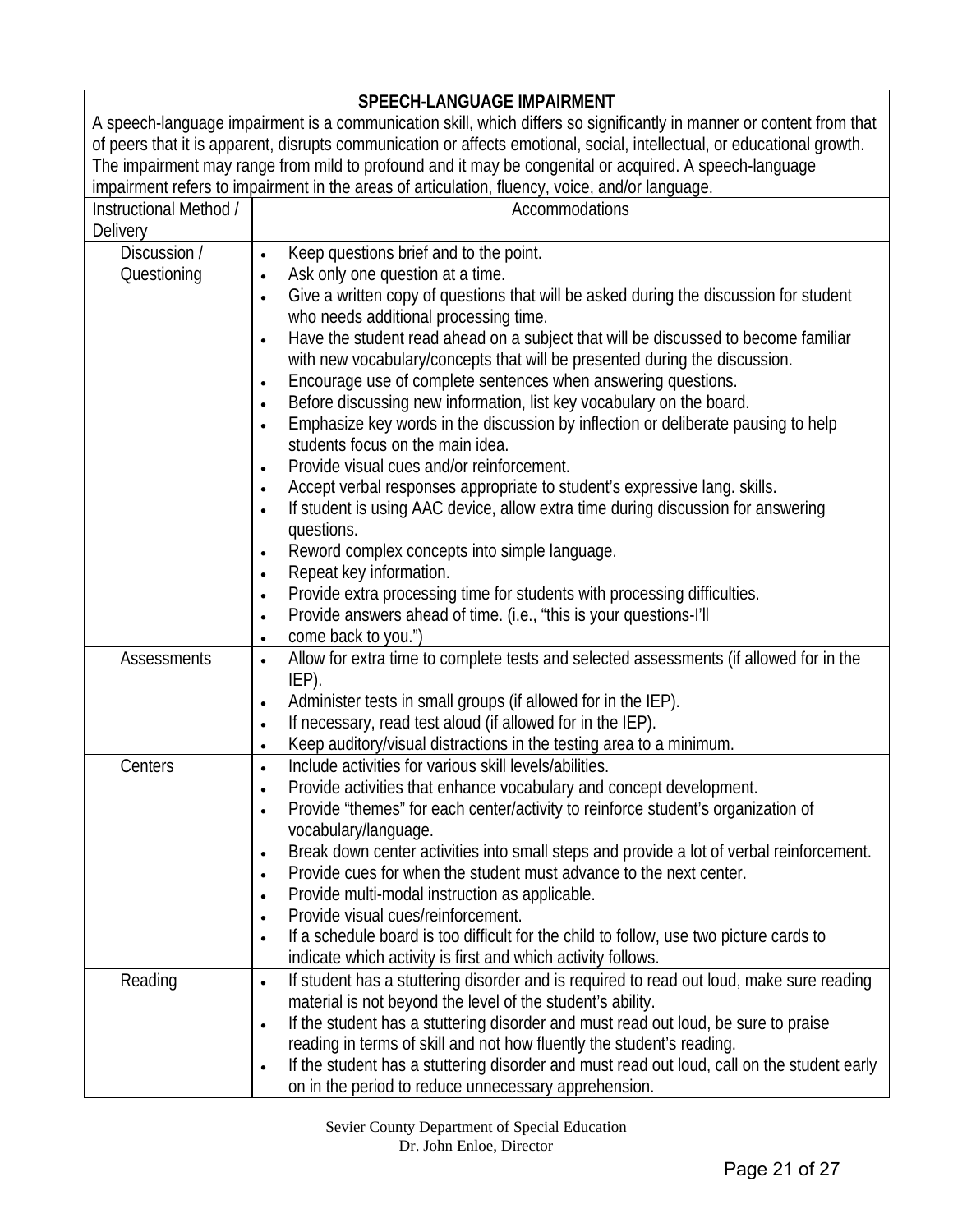| <b>SPEECH-LANGUAGE IMPAIRMENT</b> |                                                                                                                         |  |
|-----------------------------------|-------------------------------------------------------------------------------------------------------------------------|--|
|                                   | A speech-language impairment is a communication skill, which differs so significantly in manner or content from that    |  |
|                                   | of peers that it is apparent, disrupts communication or affects emotional, social, intellectual, or educational growth. |  |
|                                   | The impairment may range from mild to profound and it may be congenital or acquired. A speech-language                  |  |
|                                   | impairment refers to impairment in the areas of articulation, fluency, voice, and/or language.                          |  |
|                                   | For students with phonological/reading deficits, be sure reading material is within                                     |  |
|                                   | reading level.                                                                                                          |  |
|                                   | For students with severe communication/articulation disorders, provide reading<br>$\bullet$                             |  |
|                                   | materials within student's speech capabilities.                                                                         |  |
| Writing                           | Encourage student to sequence events appropriately verbally or visually before writing<br>$\bullet$                     |  |
|                                   | stories.                                                                                                                |  |
|                                   | Require student to create an outline organizing important details and providing a logical                               |  |
|                                   | sequence of actions.                                                                                                    |  |
|                                   | For students requiring grammatical and semantic support, use sentence part strips until                                 |  |
|                                   | they learn the components of a complete thought.                                                                        |  |
|                                   |                                                                                                                         |  |
|                                   | For students requiring grammatical and semantic support, consider giving the student a                                  |  |
|                                   | color-coded grid that contains the main components of a complete sentence. Student's                                    |  |
|                                   | sentence must contain each component before being finished.                                                             |  |
|                                   | Provide appropriate vocabulary for writing tasks to assist with semantic/ formulation                                   |  |
|                                   | difficulties.                                                                                                           |  |
| Groups                            | Model appropriate social behavior and communication that is necessary to operate<br>$\bullet$                           |  |
|                                   | within a group (turn-taking during conversation, topic maintenance, maintaining                                         |  |
|                                   | appropriate eye contact).                                                                                               |  |
|                                   | Provide cues for student when/if social behavior or communication skills lapse within                                   |  |
|                                   | the group.                                                                                                              |  |
|                                   | Prepare group members to include and help the student.                                                                  |  |
| Note-taking                       | Provide student with a list of vocabulary pertinent to lectures to get a "heads-up" on<br>$\bullet$                     |  |
|                                   | what to expect.                                                                                                         |  |
|                                   | Provide students with an outline of the material so they are responsible for details and                                |  |
|                                   | clarification, not entire content.                                                                                      |  |
|                                   | Provide written record of lesson prior to the lecture so students with auditory<br>$\bullet$                            |  |
|                                   | processing difficulties can use a marker to highlight lecture points, and can focus on the                              |  |
|                                   | lecture not the recording of the information.                                                                           |  |
|                                   | Pause between key points when lecturing to help processing delays.<br>$\bullet$                                         |  |
| Presentation                      | Demonstrate and model presentation techniques.<br>$\bullet$                                                             |  |
|                                   | Allow student to practice presentation in a small group before presenting to entire<br>$\bullet$                        |  |
|                                   | class.                                                                                                                  |  |
|                                   | Allow student to write down pertinent details on index cards to use during presentation.<br>$\bullet$                   |  |
|                                   | Provide cues (touching nose, tapping on desk) to student during lapses in presentation                                  |  |
|                                   | such as long pauses, wandering off-topic, not using target voice and/or articulation, etc.                              |  |
|                                   | Allow other non-traditional presentation forms for self-expression (if verbal is not<br>$\bullet$                       |  |
|                                   | appropriate) i.e., puppet play, clay work, paintings, drawings, etc.                                                    |  |
|                                   | Allow student to tape record/video tape presentation instead of doing it "live."                                        |  |
| Computer                          | Present skills that need to be applied into "manageable" chunks for the student.<br>$\bullet$                           |  |
|                                   | Allow the student plenty of time to "over-learn" task through repeated drills before                                    |  |
|                                   | moving onto new task. This applies to software applications as well.                                                    |  |
|                                   | Group like tasks together, so that the student will be able to use his/her tendency to                                  |  |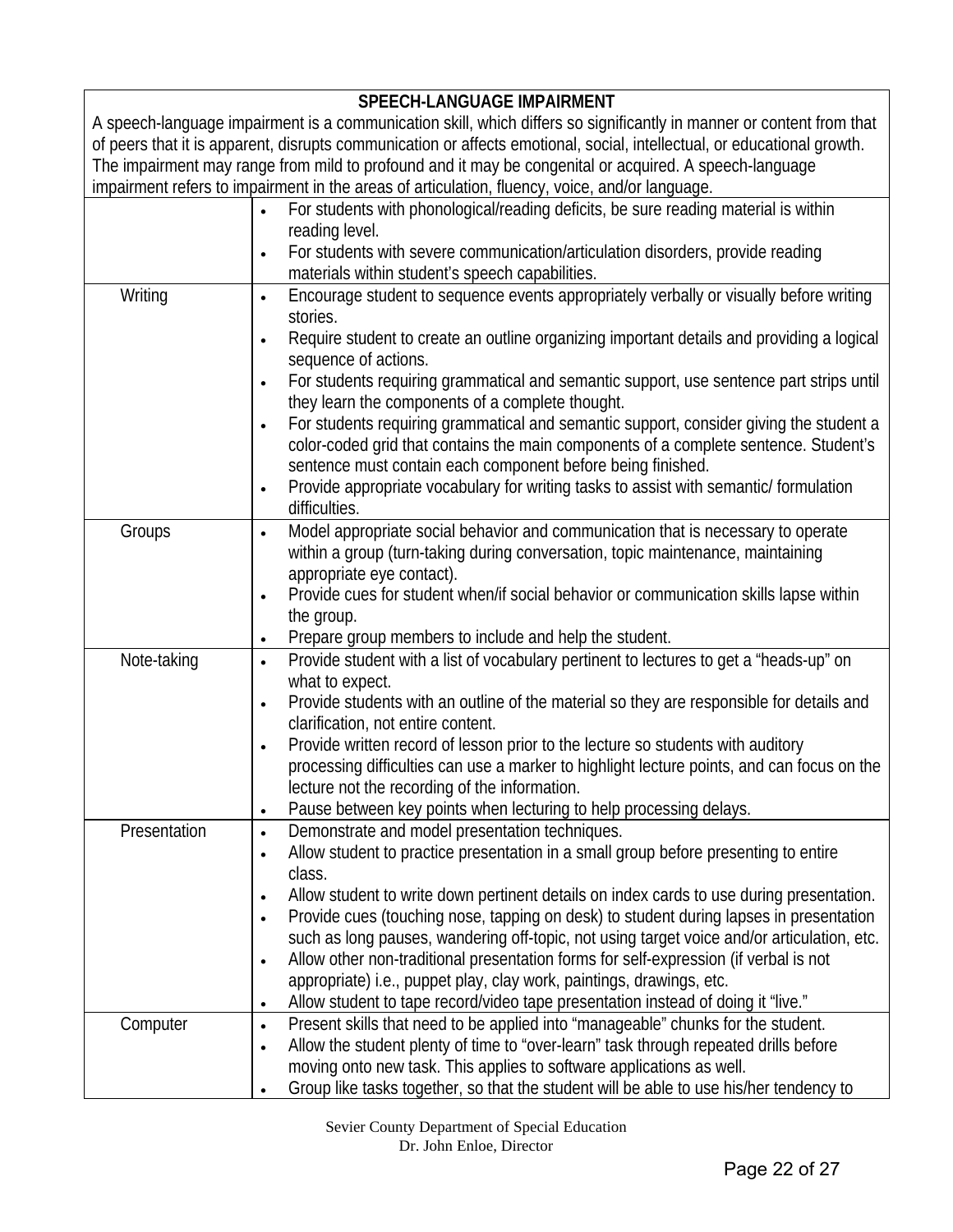#### **SPEECH-LANGUAGE IMPAIRMENT**

A speech-language impairment is a communication skill, which differs so significantly in manner or content from that of peers that it is apparent, disrupts communication or affects emotional, social, intellectual, or educational growth. The impairment may range from mild to profound and it may be congenital or acquired. A speech-language impairment refers to impairment in the areas of articulation, fluency, voice, and/or language.

- "over-generalize" to help him/her learn a new skill.
- Provide typed lists of pertinent computer vocabulary with definitions to student to familiarize him/herself with new terms.

\* If the accommodations do not seem appropriate for the student, remember to check other disability areas.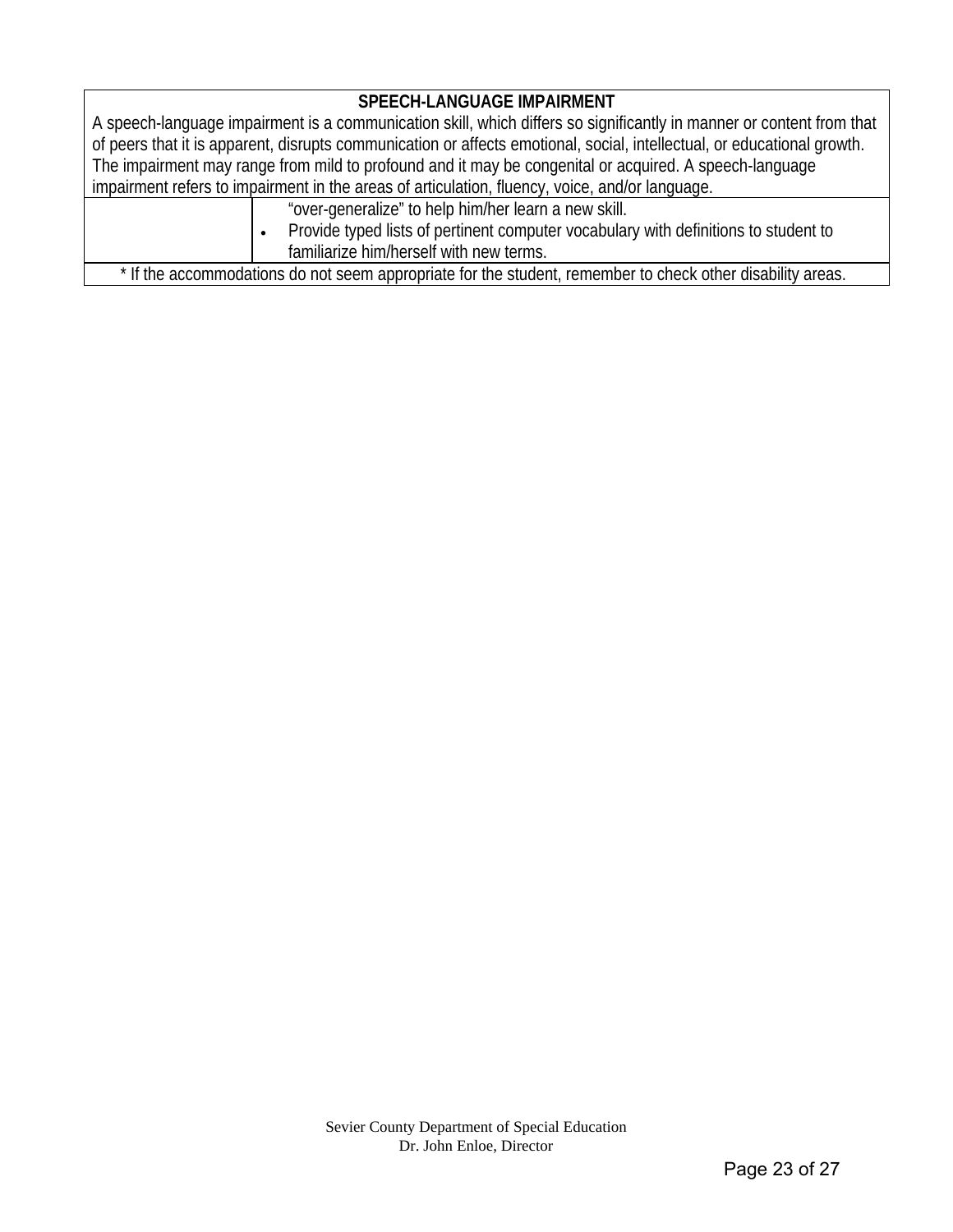|                                                                                                    | <b>VISUAL IMPAIRMENT</b>                                                                        |  |
|----------------------------------------------------------------------------------------------------|-------------------------------------------------------------------------------------------------|--|
|                                                                                                    | A student with a visual impairment is one whose vision interferes with functioning in a regular |  |
| school program or, for preschool- age children, in learning tasks. Visual impairment is determined |                                                                                                 |  |
| on the basis of a current examination by an ophthalmologist or optometrist.                        |                                                                                                 |  |
| Instructional                                                                                      | Accommodations                                                                                  |  |
| Method /                                                                                           |                                                                                                 |  |
| Delivery                                                                                           |                                                                                                 |  |
| Discussion /                                                                                       | Call on visually impaired student by name to participate in discussion.<br>$\bullet$            |  |
| Questioning                                                                                        | Make sure everything that is visually displayed is verbally described.                          |  |
|                                                                                                    | Provide the students with a printed outline so the discussion can be more<br>$\bullet$          |  |
|                                                                                                    | easily followed.                                                                                |  |
| Independent                                                                                        | Provide worksheets to VI teacher in advance to be enlarged, scanned,<br>$\bullet$               |  |
| Worksheets                                                                                         | Brailled, tactually adapted, or put on cassette tape.                                           |  |
|                                                                                                    | Some visually impaired students use laptop computers with screen<br>$\bullet$                   |  |
|                                                                                                    | magnification, screen readers or other voice output tools.                                      |  |
|                                                                                                    | Worksheets in an electronic file can be independently accessed with these<br>٠                  |  |
|                                                                                                    | tools.                                                                                          |  |
|                                                                                                    | Most schools have copiers with magnification capabilities to enlarge                            |  |
|                                                                                                    | the worksheets. Check with student or VI teacher to determine the size                          |  |
|                                                                                                    | magnification needed.                                                                           |  |
|                                                                                                    | Allow students to work in pairs to complete worksheets. Pair the visually                       |  |
|                                                                                                    | impaired student with a print reader.                                                           |  |
|                                                                                                    | Keep the format of the document visually clear and uncluttered.<br>٠                            |  |
|                                                                                                    | Some students use a CCTV to view classroom materials. Make sure the<br>$\bullet$                |  |
|                                                                                                    | copy is clearly and simply formatted for easier viewing.                                        |  |
| Assessments                                                                                        | Check students IEP to determine the accommodations needed in testing<br>$\bullet$               |  |
|                                                                                                    | situations.                                                                                     |  |
|                                                                                                    | Provide assessments to the VI teacher in advance to be enlarged,                                |  |
|                                                                                                    | scanned, Brailled, tactually adapted, or put on cassette tape.                                  |  |
|                                                                                                    | The visually impaired student frequently needs extra time (time and a half<br>$\bullet$         |  |
|                                                                                                    | is considered acceptable) to complete tests. Build this time into the testing                   |  |
|                                                                                                    | schedule.                                                                                       |  |
|                                                                                                    | Tests may be read to the student and/or answers may be recorded by the                          |  |
|                                                                                                    | reader.                                                                                         |  |
|                                                                                                    | Consider the use of oral examinations.                                                          |  |
|                                                                                                    | Bubble-in answer sheets are difficult for low vision students to use. Allow                     |  |
|                                                                                                    | student to write or record his answers on a separate sheet. Multiple                            |  |
|                                                                                                    | choice answer sheets are available in Braille from American Printing                            |  |
|                                                                                                    | House for the Blind (www.aph.org).                                                              |  |
|                                                                                                    |                                                                                                 |  |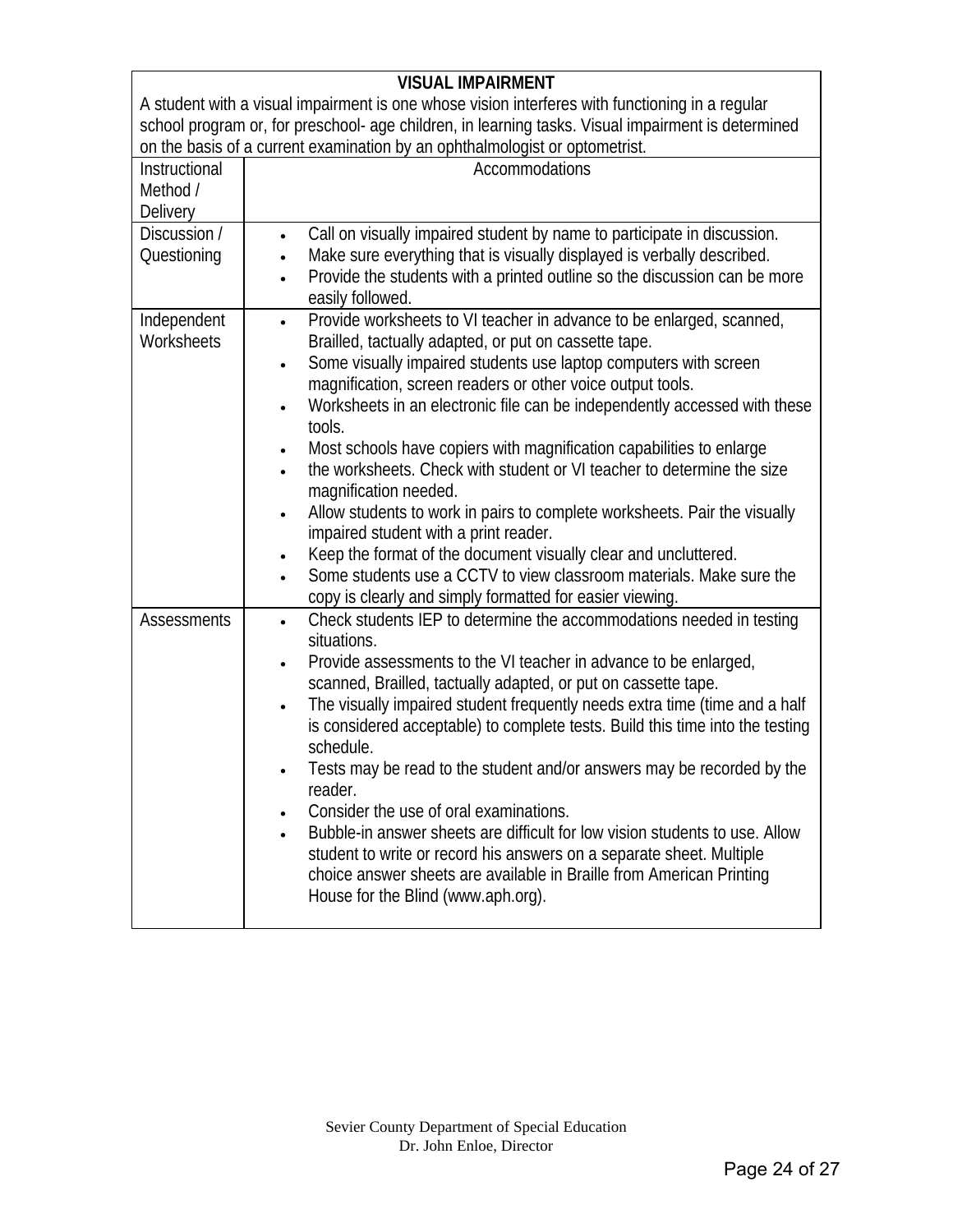| <b>VISUAL IMPAIRMENT</b>                                                                           |                                                                                                                                                                                                                                                                                                                                                                                                                                                                                                                                                                                                                                                                                                                                                                                                                                                                                                                                                                                                                                                |  |  |
|----------------------------------------------------------------------------------------------------|------------------------------------------------------------------------------------------------------------------------------------------------------------------------------------------------------------------------------------------------------------------------------------------------------------------------------------------------------------------------------------------------------------------------------------------------------------------------------------------------------------------------------------------------------------------------------------------------------------------------------------------------------------------------------------------------------------------------------------------------------------------------------------------------------------------------------------------------------------------------------------------------------------------------------------------------------------------------------------------------------------------------------------------------|--|--|
| A student with a visual impairment is one whose vision interferes with functioning in a regular    |                                                                                                                                                                                                                                                                                                                                                                                                                                                                                                                                                                                                                                                                                                                                                                                                                                                                                                                                                                                                                                                |  |  |
| school program or, for preschool- age children, in learning tasks. Visual impairment is determined |                                                                                                                                                                                                                                                                                                                                                                                                                                                                                                                                                                                                                                                                                                                                                                                                                                                                                                                                                                                                                                                |  |  |
|                                                                                                    | on the basis of a current examination by an ophthalmologist or optometrist.                                                                                                                                                                                                                                                                                                                                                                                                                                                                                                                                                                                                                                                                                                                                                                                                                                                                                                                                                                    |  |  |
| Instructional                                                                                      | Accommodations                                                                                                                                                                                                                                                                                                                                                                                                                                                                                                                                                                                                                                                                                                                                                                                                                                                                                                                                                                                                                                 |  |  |
| Method /                                                                                           |                                                                                                                                                                                                                                                                                                                                                                                                                                                                                                                                                                                                                                                                                                                                                                                                                                                                                                                                                                                                                                                |  |  |
| Delivery                                                                                           |                                                                                                                                                                                                                                                                                                                                                                                                                                                                                                                                                                                                                                                                                                                                                                                                                                                                                                                                                                                                                                                |  |  |
| Centers                                                                                            | Use of tape-recorded instructions is helpful to many blind and lowvision<br>$\bullet$<br>students.<br>$\bullet$                                                                                                                                                                                                                                                                                                                                                                                                                                                                                                                                                                                                                                                                                                                                                                                                                                                                                                                                |  |  |
|                                                                                                    | Provide materials in large print, electronic, Braille, or tactual formats.<br>$\bullet$                                                                                                                                                                                                                                                                                                                                                                                                                                                                                                                                                                                                                                                                                                                                                                                                                                                                                                                                                        |  |  |
|                                                                                                    | Consult with the VI teacher to adapt Center activities.<br>٠                                                                                                                                                                                                                                                                                                                                                                                                                                                                                                                                                                                                                                                                                                                                                                                                                                                                                                                                                                                   |  |  |
| Projects                                                                                           | It would be helpful to give the student project assignments as far in<br>$\bullet$<br>advance as possible. Advance notice will allow time for adapting or<br>ordering research or project materials. For example, encyclopedia articles<br>can be ordered in Braille (free) from the ROSE Project at 1-800-777-8552<br>(www.seedlings.org).<br>Have students work in groups. Depending on the abilities of the student,<br>٠<br>he or she can be the note taker or the typist for the group.<br>Include sample projects that the student can refer to.<br>$\bullet$                                                                                                                                                                                                                                                                                                                                                                                                                                                                            |  |  |
| Reports                                                                                            | Reports can be given verbally, written, or typed.<br>٠<br>Braille readers have better access to research materials via the<br>$\bullet$<br>Internet. Some students use computers with voice output, refreshable<br>$\bullet$<br>Braille displays or screen magnification.<br>If locally available (media center) print resource items are to be used,<br>$\bullet$<br>consult with the VI teacher about the need for items to be enlarged,<br>scanned, brailled, tactually adapted, or put on cassette tape.                                                                                                                                                                                                                                                                                                                                                                                                                                                                                                                                   |  |  |
| Reading                                                                                            | Consult with VI teacher on any optical devices the student may use to<br>$\bullet$<br>read printed materials. Allow extra time for low-vision readers as they may<br>experience eye fatigue.<br>Provide information on reading materials in advance to the VI teacher so<br>$\bullet$<br>these materials can be ordered in the appropriate format.<br>Provide reading materials to the VI teacher in advance to be enlarged,<br>scanned, Brailled, or recorded on tape.<br>Textbooks and books commonly used in educational settings are available<br>$\bullet$<br>on recorded tapes through Recording for the Blind and Dyslexia<br>(WWW.RFBD.ORG). Students must be registered before ordering texts.<br>Recreational books in recorded or Braille format can be ordered through<br>$\bullet$<br>the Library for the Blind and Physically Handicapped(Icweb.log.gov/nls/).<br>This is a free service. Student must be registered before ordering.<br>The local county library system may have many common texts already on<br>audiocassette. |  |  |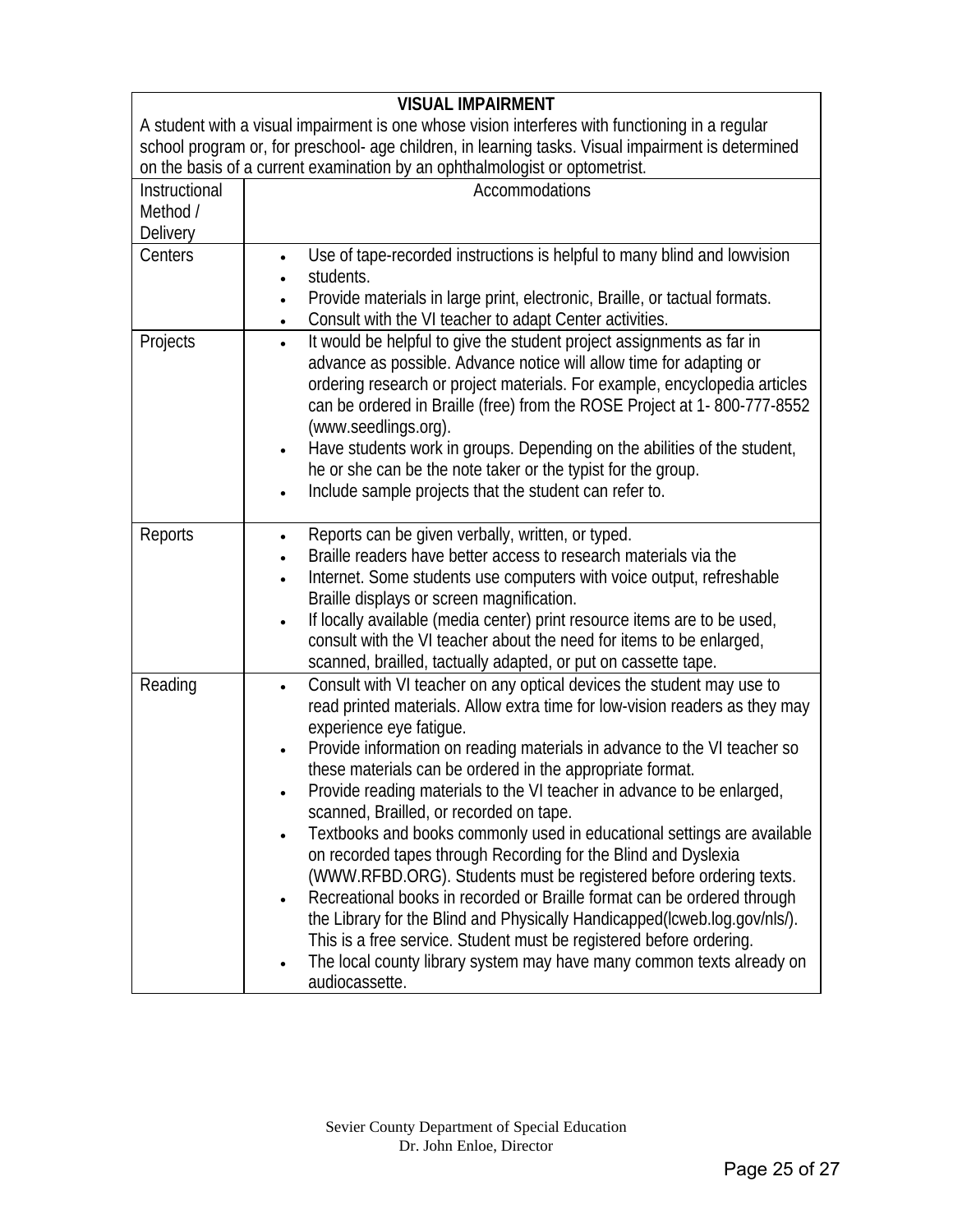|                                                                                                    | <b>VISUAL IMPAIRMENT</b>                                                                                                                                                                                                                                                                                                                                                                                                                                                                                                                                                                                                                                                                                                                                                                                                                                                                                                                              |  |
|----------------------------------------------------------------------------------------------------|-------------------------------------------------------------------------------------------------------------------------------------------------------------------------------------------------------------------------------------------------------------------------------------------------------------------------------------------------------------------------------------------------------------------------------------------------------------------------------------------------------------------------------------------------------------------------------------------------------------------------------------------------------------------------------------------------------------------------------------------------------------------------------------------------------------------------------------------------------------------------------------------------------------------------------------------------------|--|
| A student with a visual impairment is one whose vision interferes with functioning in a regular    |                                                                                                                                                                                                                                                                                                                                                                                                                                                                                                                                                                                                                                                                                                                                                                                                                                                                                                                                                       |  |
| school program or, for preschool- age children, in learning tasks. Visual impairment is determined |                                                                                                                                                                                                                                                                                                                                                                                                                                                                                                                                                                                                                                                                                                                                                                                                                                                                                                                                                       |  |
|                                                                                                    | on the basis of a current examination by an ophthalmologist or optometrist.                                                                                                                                                                                                                                                                                                                                                                                                                                                                                                                                                                                                                                                                                                                                                                                                                                                                           |  |
| Instructional                                                                                      | Accommodations                                                                                                                                                                                                                                                                                                                                                                                                                                                                                                                                                                                                                                                                                                                                                                                                                                                                                                                                        |  |
| Method /                                                                                           |                                                                                                                                                                                                                                                                                                                                                                                                                                                                                                                                                                                                                                                                                                                                                                                                                                                                                                                                                       |  |
| <b>Delivery</b>                                                                                    |                                                                                                                                                                                                                                                                                                                                                                                                                                                                                                                                                                                                                                                                                                                                                                                                                                                                                                                                                       |  |
| Writing                                                                                            | Some low-vision students use dark, bold, or raised lined paper for writing<br>assignments.<br>Some students use a typewriter or a computer for written assignments.<br>٠<br>Braille readers may Braille their assignments and ask the VI teacher to<br>٠<br>transcribe it into print. Meet with all involved parties to set time lines for<br>the materials to be converted and given to you.<br>Some Braille readers use an electronic Braille note taker, such as a<br>$\bullet$<br>Braille' N Speak, for written assignments. The assignment is input in<br>Braille and then translated into a print copy for the classroom teacher to                                                                                                                                                                                                                                                                                                             |  |
|                                                                                                    | grade.                                                                                                                                                                                                                                                                                                                                                                                                                                                                                                                                                                                                                                                                                                                                                                                                                                                                                                                                                |  |
| Drawing                                                                                            | Substitute another activity for drawing. For example, making a tactual<br>$\bullet$<br>model or writing a narrative description.                                                                                                                                                                                                                                                                                                                                                                                                                                                                                                                                                                                                                                                                                                                                                                                                                      |  |
|                                                                                                    | Use a screen board. Tape a piece of screen or coarse sandpaper to a<br>$\bullet$<br>clipboard. Put a thin sheet of paper over the screen; use a crayon to mark<br>on the paper. The crayon marks can then be felt.<br>Use Wikki Sticks for making simple drawings.<br>Provide the materials to the VI teacher in advance so an accessible<br>version can be created and made available to the student. Electronic                                                                                                                                                                                                                                                                                                                                                                                                                                                                                                                                     |  |
|                                                                                                    | materials can be viewed and annotated/completed.                                                                                                                                                                                                                                                                                                                                                                                                                                                                                                                                                                                                                                                                                                                                                                                                                                                                                                      |  |
| Groups                                                                                             | Depending on the abilities of the visually impaired student, they can<br>٠<br>be the note taker, the typist, or the speaker for the group.                                                                                                                                                                                                                                                                                                                                                                                                                                                                                                                                                                                                                                                                                                                                                                                                            |  |
| Note-taking                                                                                        | Visually impaired students may take notes on their Brailler, electronic<br>$\bullet$<br>Braille note taker, computer, or may use a cassette recorder.<br>Any notes written on the board should be said aloud for the visually<br>$\bullet$<br>impaired student.<br>The visually impaired student should be seated as close to the display as<br>possible.<br>Keep the information in a visually simple and organized format for all<br>$\bullet$<br>students with visual perceptual difficulties.<br>Use high contrast writing tools when using the overhead, chalkboard, or<br>$\bullet$<br>dry erase board.<br>Use of a Smart Board that is attached to the student's or a classroom<br>computer can provide the student with an accessible version of the notes.<br>Use of a Smart Board with text conversion software would enable the<br>student to access the electronic version of the notes with a screen reading<br>or voice output program. |  |